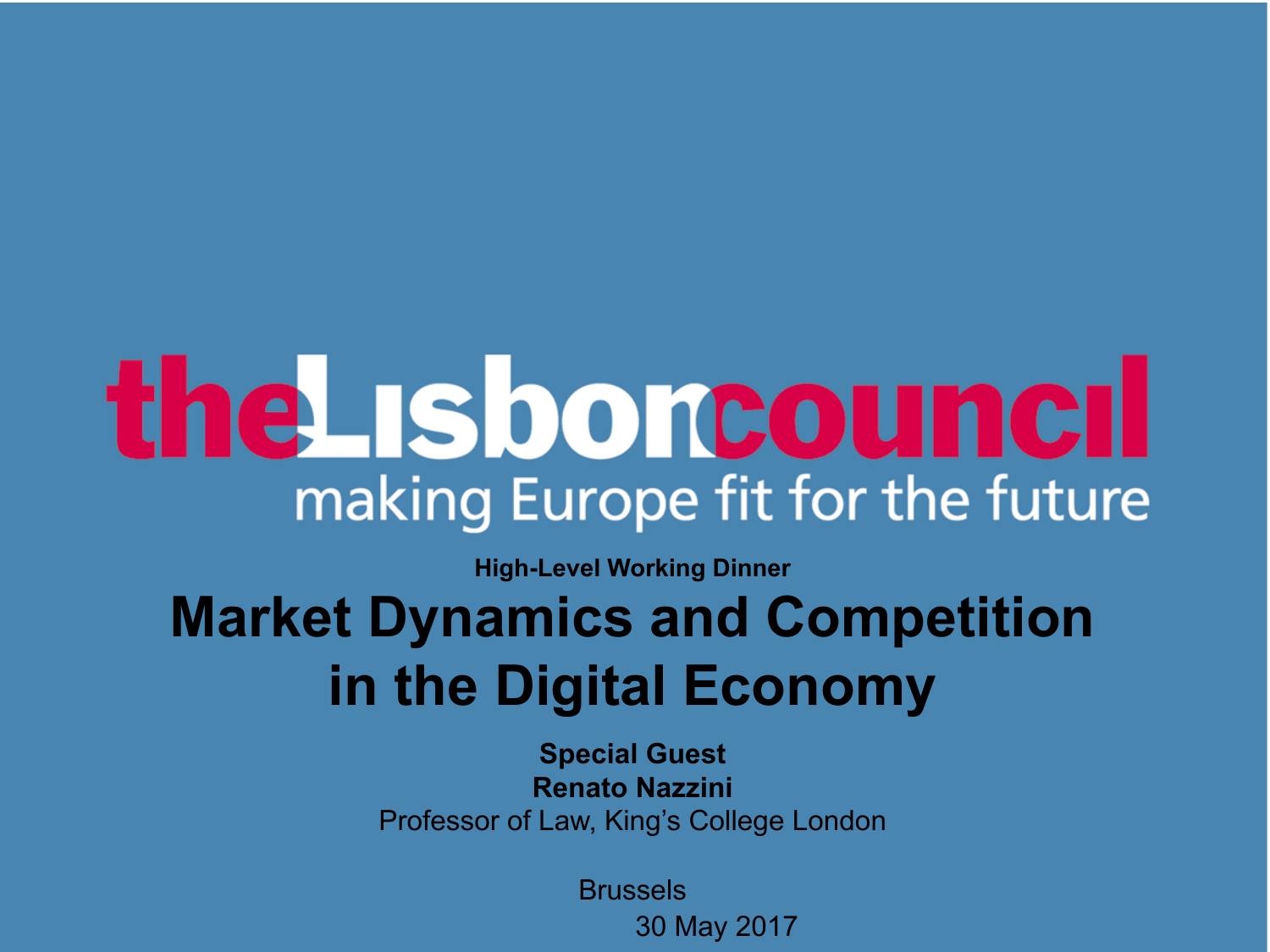#### **Online Platforms and Antitrust: Challenges and Opportunities**



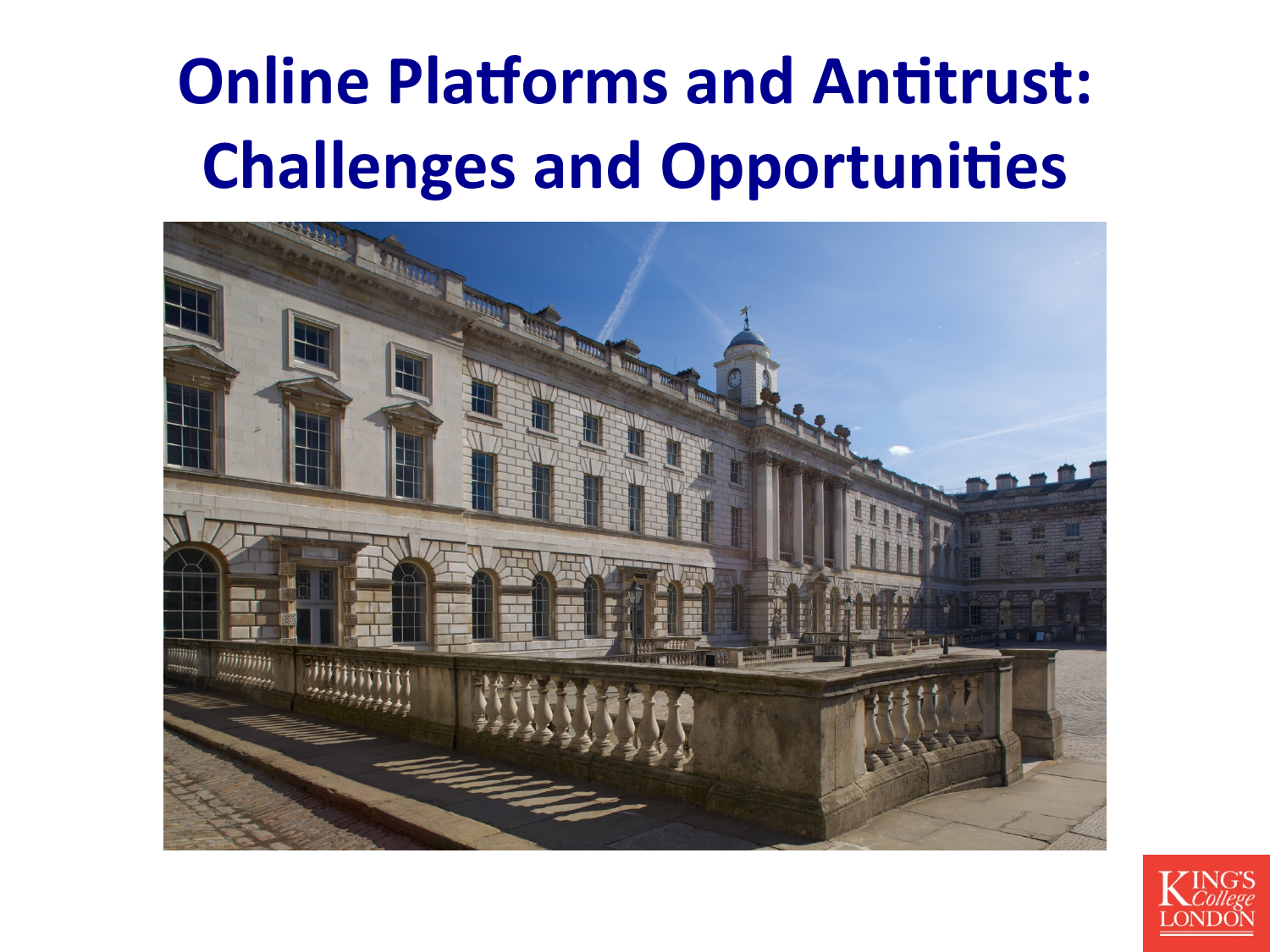#### Plan

- Definition of online platforms  $\bullet$
- Antitrust analysis of online platforms do we need new tools?  $\bullet$ 
	- $-$  Market definition
	- Market power
	- $-$  Data as a barrier to entry
	- Switching costs and multi-homing
	- Disruptive innovation
	- Network effects
- Tying practices in digital markets: a comparison between Microsoft I and  $\bullet$ *II* and *Android* 
	- dominant position
	- tied market
	- foreclosure
	- consumer harm
	- **innovation** as a safe harbour or as objective justification

The author acknowledges research funding received by Google Inc. However, all views expressed are strictly personal to the author, who is solely and exclusively responsible for them, and do not reflect those of any other person or institution.

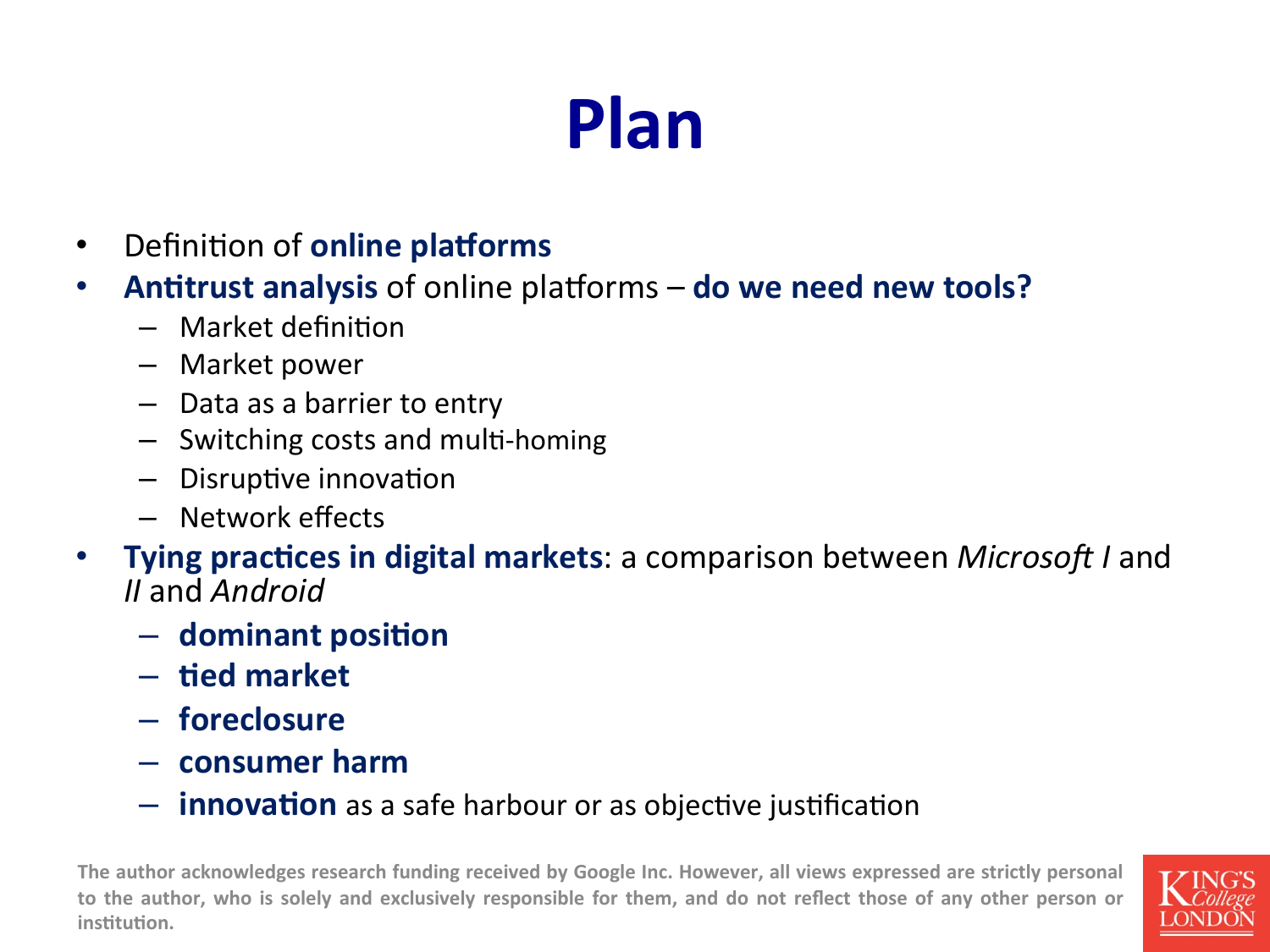# **Definition of online** platforms

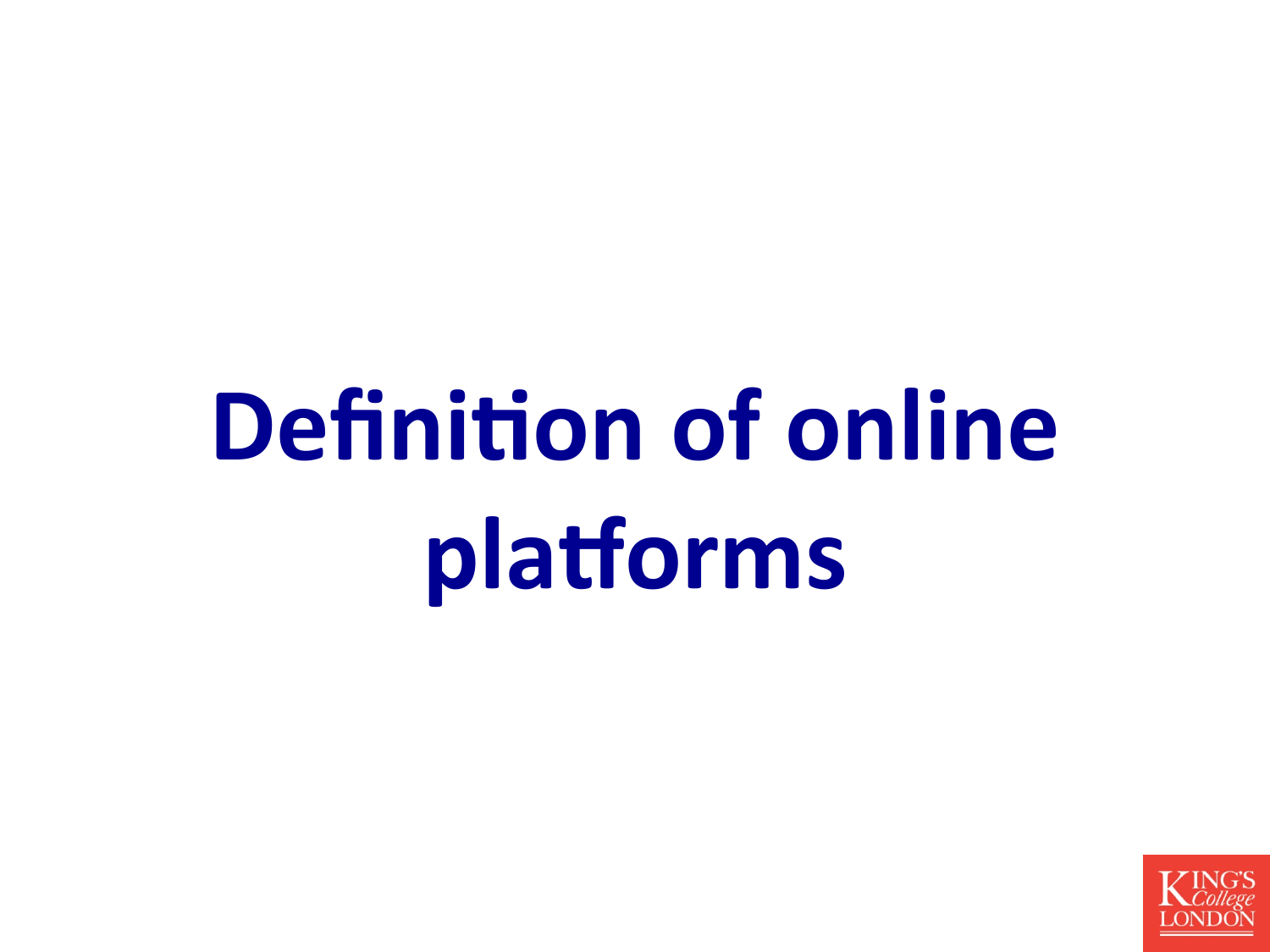### **What are "online platforms"?**

- Online platforms are systems that allow users to **interact with content, services and functionalities over the internet**
- A platform may be a **service** (search engines, social networks, e-commerce sites), a **software** (web browsers, operating systems) or even a **device** (smartphones and tablets)
- The **benefits of online platforms** over the past few years have been enormous for social welfare

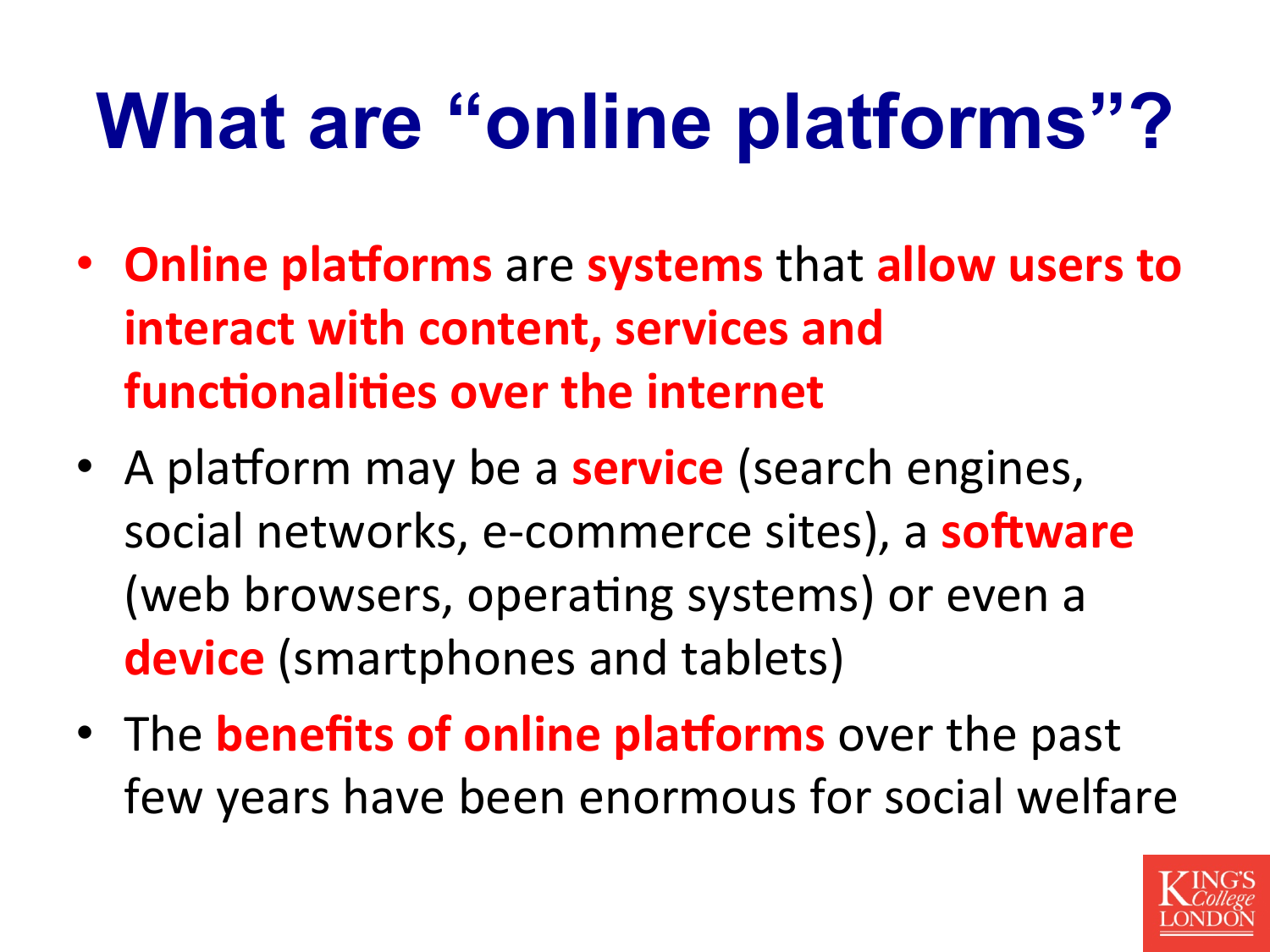#### **Online platforms as multi-sided markets**

- **•** Online platforms are **multi-sided markets**
- **Rochet** and **Tirole**
	- $-$  "A two-sided market [is defined] as [a market] in which the **volume of transactions between end-users** depends on the structure and not only on the overall level of the fees charged by the platform"
	- Important to focus on the structure of the platform: a market is two-sided when the total volume traded on the platform does not depend only by total price charged to users overall but by how much each group of users is charged
- Key insight is therefore that a platform must be allowed to fine tune its business model so that it can charge less on one side of the market (up to zero or even a negative price) and more on the other side of the market
- Furthermore, the platform's pricing structure on one side of the market must deal with externalities on the other side of the market  $-$  "attracting one side by lowering price is particularly **profitable for the platform if this side creates substantial externalities on the other side**"
- Various business models
	- giving away a product for free in order to maximise profits on complementary products (e.g. applications)
	- investing heavily on quality on one service to maximise revenue on other services (e.g. search engines)
- Multi-sided strategies, **bundles, product design**, and **product integration** are key to innovation in these markets
- **Platform structure, business model,** and **product design** in multi-sided platforms are key

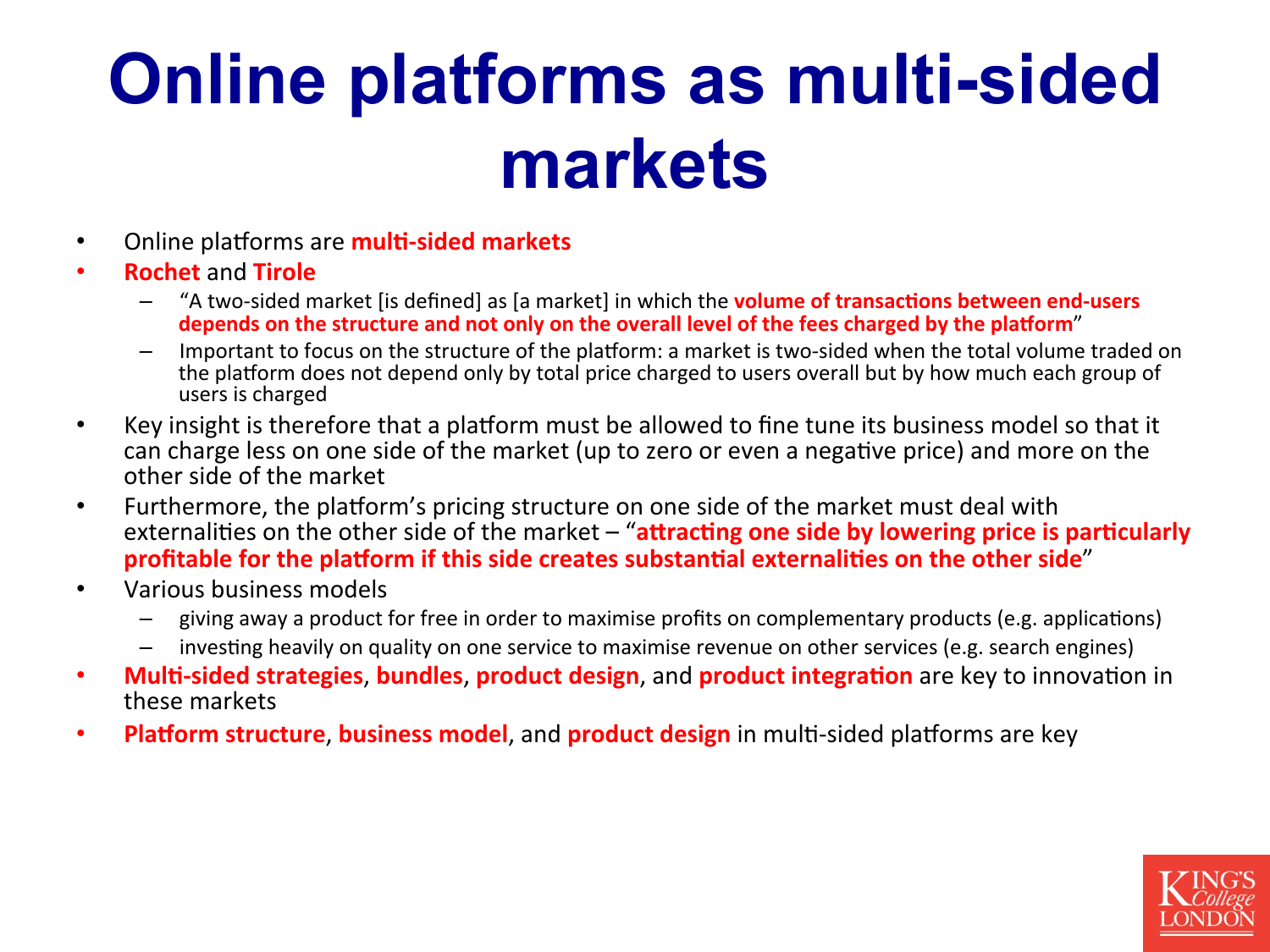# **Antitrust analysis of** online platforms

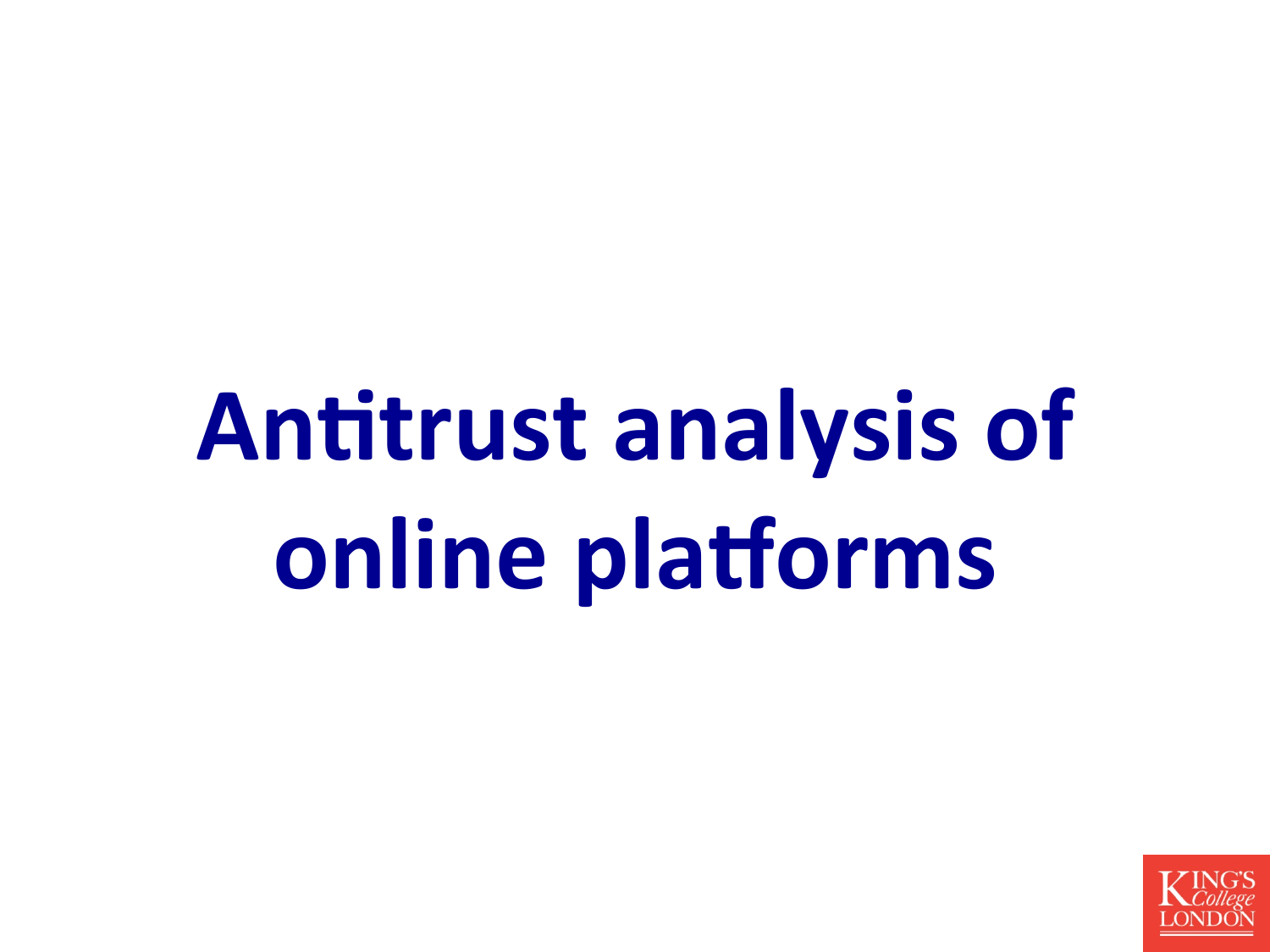#### **The multi-sided nature of the platform matters**

- Case C-67/13 P *Cartes Bancaires*
	- Commission had concluded that the Groupement des Cartes Bancaires (CB) had infringed Article 101(1) TFEU by applying fees on issuing banks designed to increase the costs of cards to the benefit of the larger banks and to the detriment of consumers  $-$  the restriction was a restriction by object
	- CB argued that the purpose of the measures was twofold: (i) to encourage those members of the Groupement that are issuers rather than acquirers to develop their acquiring activities, and (ii) to give financial recognition to the efforts of the 'founding members'
	- GC upheld the Commission decision
	- Court of Justice set aside the judgment of the GC
	- **Court of Justice** held that the **GC had been wrong to conclude that an analysis of the balancing** requirements between issuing and acquisition activities could not be carried out in the context of Article **101(1)** (because the purported restriction took place in the market for issuing only) : the GC had confused two issues: (i) that of the definition of the relevant market; and (ii) that of the context to be taken into account to ascertain whether the content of an agreement reveals the existence of a restriction by object. Since the GC had found issuing and acquiring activities to be essential for the operation of a card payment system it could not ignore this simply because the act of acquiring did not occur in the issuing market
- The "object" test under EU law is the test where the least market analysis is required in order to conclude that a practice restricts competition. Thus analysis of the two-sidedness of the market is **always** necessary to determine whether any practice is restrictive of competition

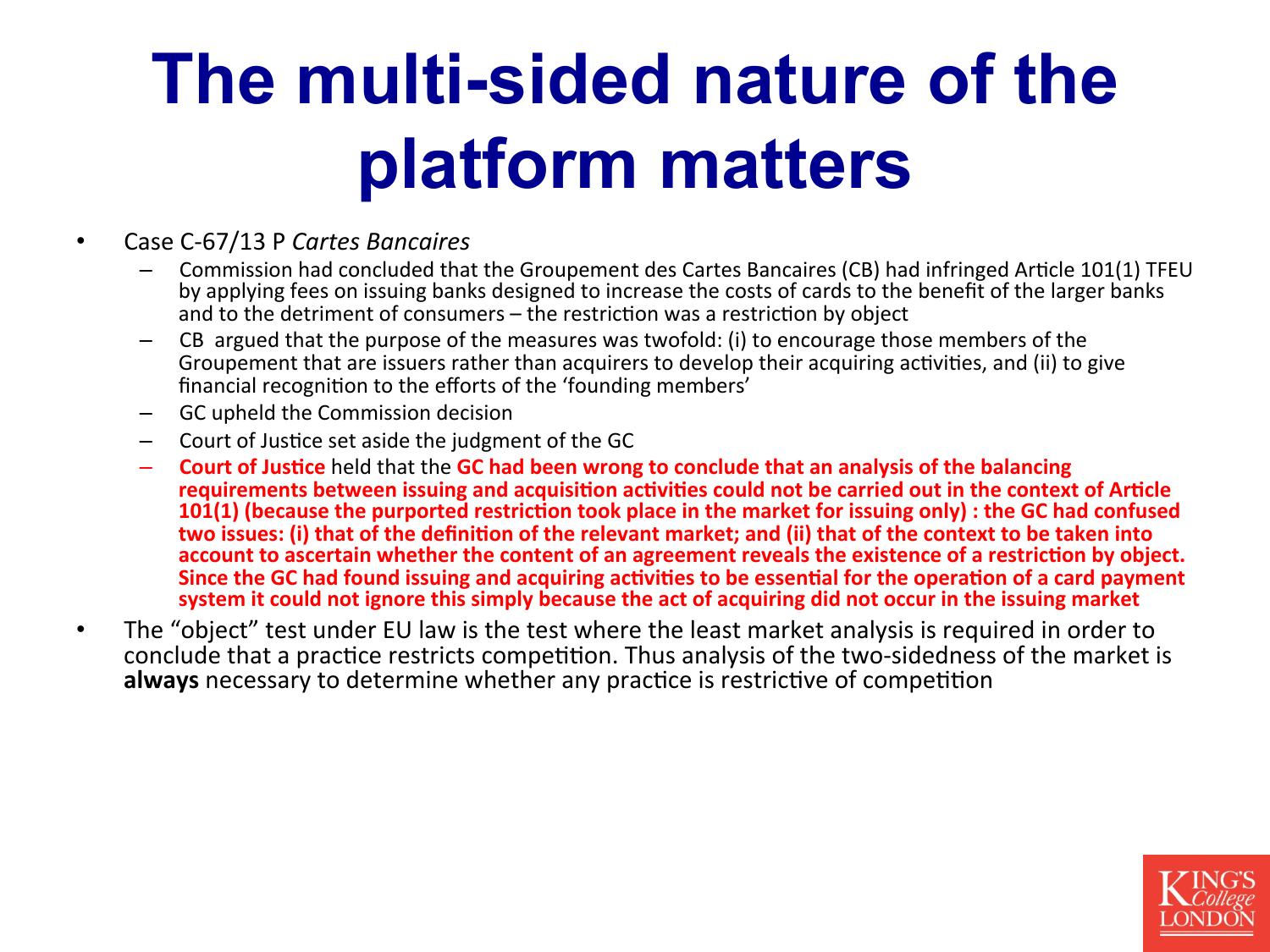#### **Market definition**

- Not an end in itself but a tool to assess market power and anti-competitive effects
- Application of the **SSNIP test** when a service is provided for free
	- competition among platforms may be competition for the attention of the consumer, his usage of the platform, or his personal data
	- key parameter may be **quality** but how to apply market definition tests traditionally developed with price in mind?
	- defining the market based on the qualitative features of a service may be misleading in markets with differentiated but potentially competing products – does Facebook compete with Snapchat? And Snapchat with Whatsapp? And Whatsapp with mobile and fixed telephony services? When does differentiation become a separate market and how to assess this with any reasonable degree of certainty?

#### • **Multi-sided markets**

- if a hypothetical monopolist raised its price on one-side of the market, this could have a **feedback effect on the other side of the market** so that the price increase would not be profitable. If market definition does not fully consider this feedback effect, the market may be defined too narrowly
- $-$  example: if a social network started charging its users or degraded its quality by a small but significant nontransitory measure, it could lose enough advertisement on the other side of the market because advertisers would move to advertising on a search engine – does it mean that the market should not be limited to social networks but include also search engines? Or perhaps market definition as we know it is not particularly meaningful and we should move towards focusing directly on **market power** and **anti-competitive effects**?

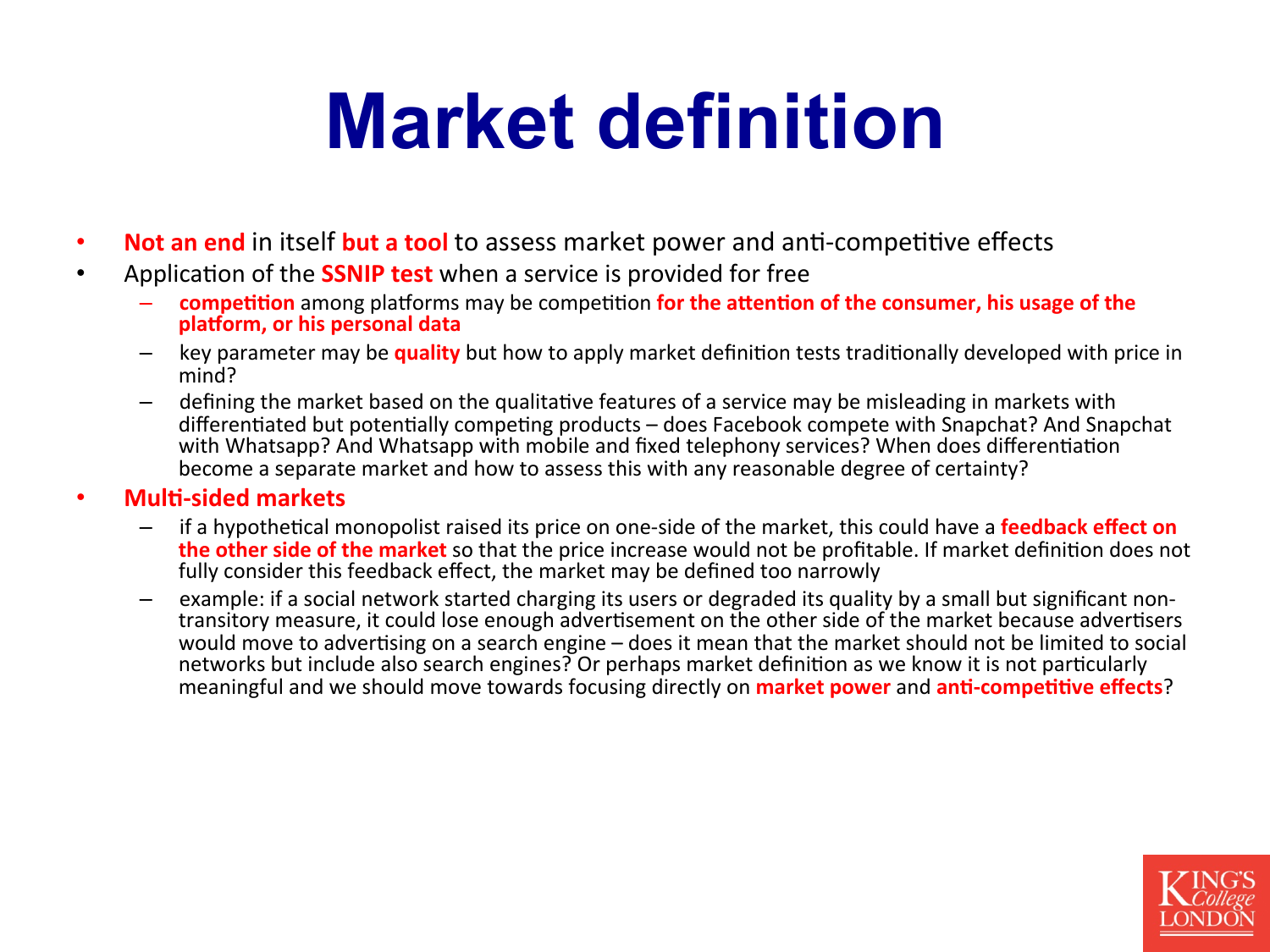### **Market definition revisited**

- Is it really necessary to continue to define the market?
	- $-$  given that market definition is only a tool to understand the competitive constraints on products/services and the likely effect on competition of the conduct under review, if other evidence/methods are available to do just that, market definition could be dispensed with, or
	- $-$  continue to define markets but
		- **consider all plausible market definitions**
		- analyse the competitive pressure on the platform under investigation regardless of formal market definition and market shares
		- verify whether the evidence of anti-competitive effects is **consistent with the existence of substantial and durable market power** by the platform

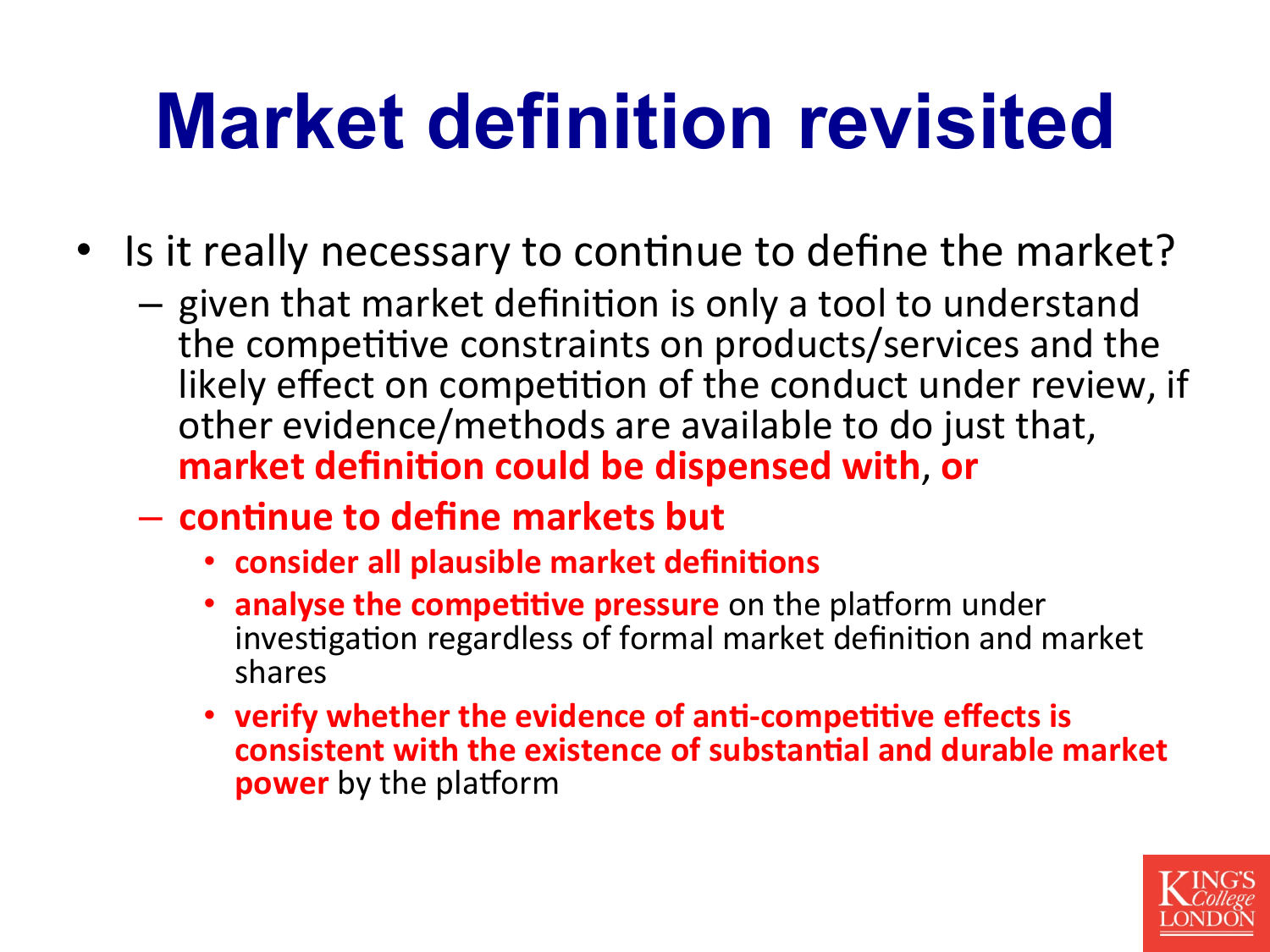#### **Market shares ≠ market power**

• Market shares are not a reliable indicator of market power or a dominant position

- market shares are **difficult to calculate**
- they do not take into account the **constraints exercised by users on both sides of the markets**
- they do not take into account the competitive pressure exercised by **potential competition**
- also bear in mind **costs of erroneous intervention**
- *Facebook/Whatsapp*, para 99: "the Commission notes that **the consumer communications sector is a recent and fast-growing sector which is characterised by frequent market entry and short innovation cycles in which large market shares may turn out to be ephemeral.** In such a dynamic context, the Commission takes the view that in this market high market shares are not necessarily indicative of market power and, therefore, of lasting damage to competition"
- Can a platform be dominant on one side of the market without being dominant of the other side of the market?
- Dynamic competition and competition for the market
- Evidence suggests that barriers to entry on online markets are not necessarily significant, e.g. success of **Whatsapp** in messaging services, **Facebook's success over MySpace** in social networks, **Google's success over Yahoo!** and AltaVista in search
- Online markets have opened up significant opportunities for rapid and effective entry and expansion, e.g. **Pokémon Go** apparently reached 40 million users within weeks of launch and in July 2016 iPhone users were spending more time on Pokémon Go than on Facebook

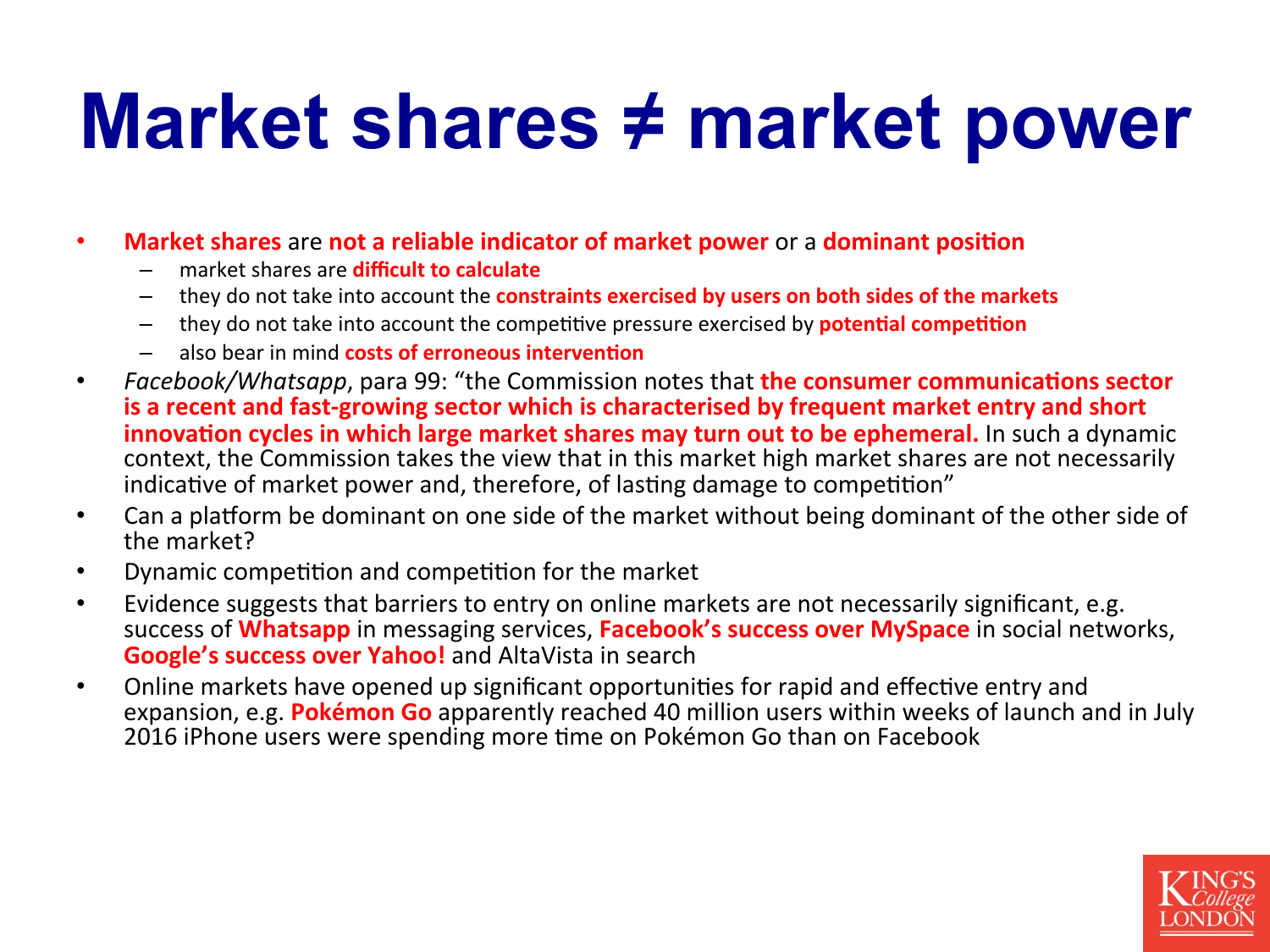#### *Facebook/Whatsapp*

#### **•** Market definition

- $-$  the EEA-wide or global market for consumer communication apps for smartphones while noting that
	- traditional electronic communication services could be in the same market (eg mobile telephony and text messaging)
	- services offered on other devices could be part of the same market
	- no segmentation based on functionality (pictures, text, voice) was appropriate
- $-$  EEA-wide or global market for social networking services, while noting that
	- consumer communication services could be part of the same market
- national online advertising services, while noting that
	- there could be separate markets for online search and non-search advertising and even a separate market for social networks advertising
- Market shares on the consumer communication apps market
	- $-$  Facebook's proposal: app reach (percentage of users on a representative panel who used the app over a 30 day period)
	- $-$  market participants' proposal: monthly minutes of use
	- no reliable data could be collected, e.g. in relation to messages sent, messages received, individual vs. group messages, etc.

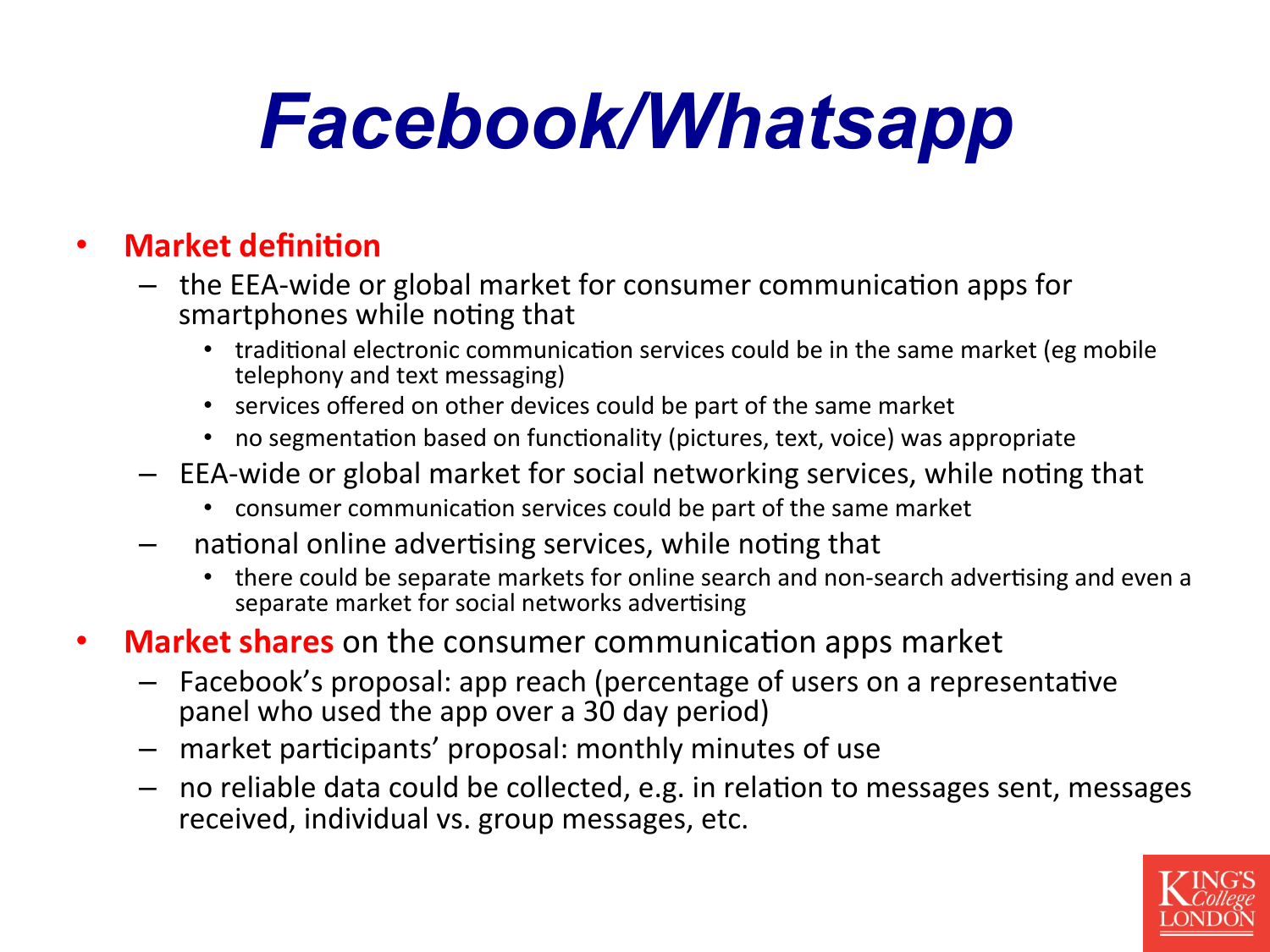#### **Data as a barrier to entry**

- *Bazaarvoice/Power-Reviews* merger in the USA  $\rightarrow$  merger was blocked on application by the DoJ because it would have created a monopoly in "rating and review platforms"- network connecting retailers and brands and data were not replicable by competitors either organically or by M&A
- However, note approach in the EU when a merger combines important sets of data or sets of data with vertically related services (e.g. data analytics)
	- *Google/Double Click*: merged entity would obtain data sets from Google and Double Click thus becoming able to match data from both data sets. However, **there were several competitors** that ran both a search engine and ad serving and, furthermore, data could be purchased **from third parties**
	- $-$  *Facebook/WhatsApp*: merged entity could collect data from WhatsApp in order to improve targeting of advertising on Facebook. However, incentives were mixed (WhatsApp users could have switched to other consumer communications apps) and the **amount of data available to competitors remained considerable**
	- $-$  *Microsoft/Yahoo!*: **combining data from both search engines would improve services and** allow the merged entity better to compete with Google

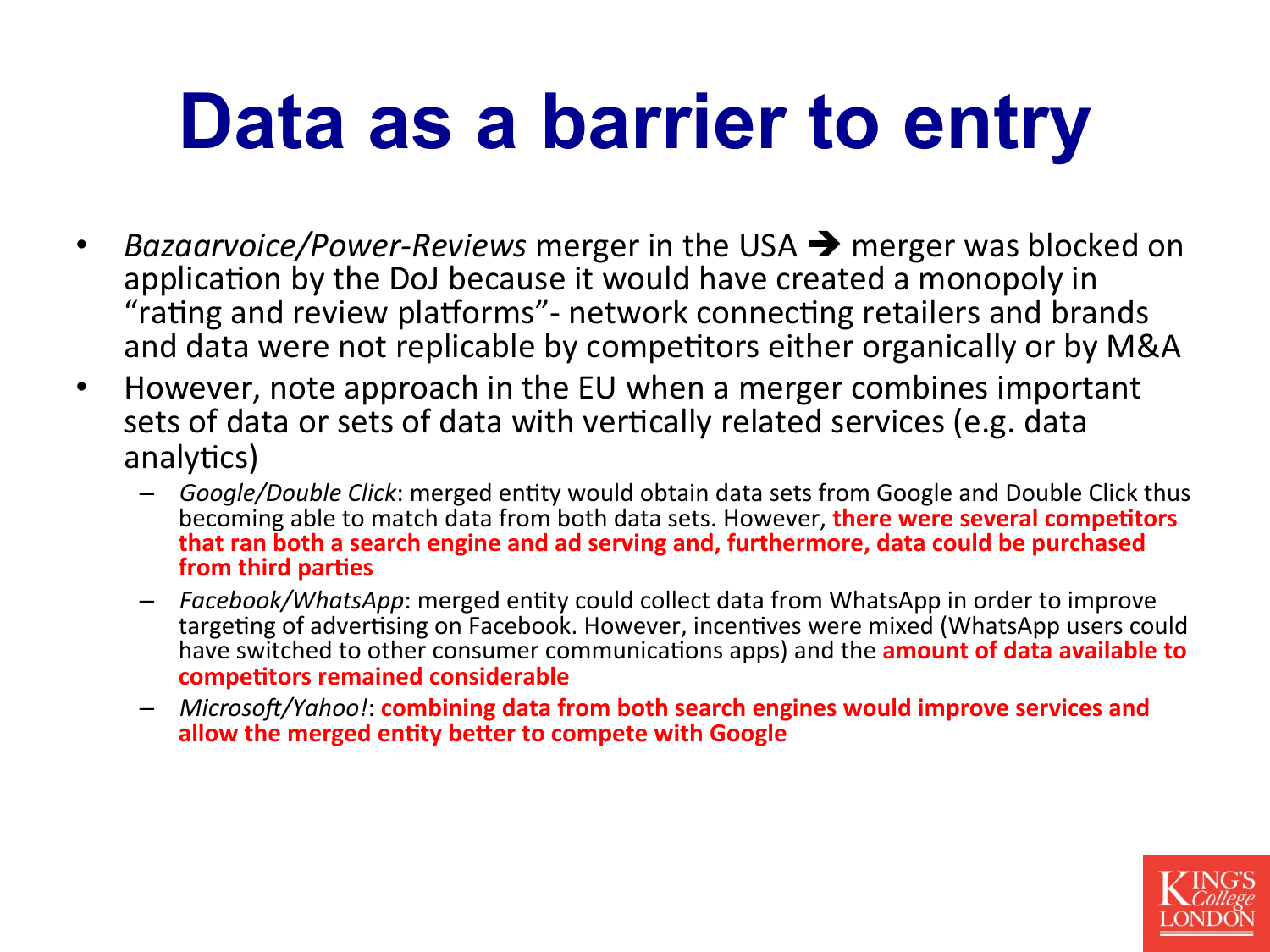#### **Different policies for different objectives!**

- Important not to confuse competition policy with other policies and not to use competition law for purposes other than its long-term consumer welfare/productivity growth objective
- Case C-238/05 *Asnef-Equifax, Servicios de Información sobre Solvencia y Crédito, SL v Asociación de Usuarios de Servicios Bancarios*
- Reference involved a register run by Asnef-Equifax whereby a group of financial organisations exchanged solvency and credit information about their customers in order to evaluate the risks undertaken when engaging in credit or lending activities
- Para 63 "Furthermore, since, as the Advocate General observed, in substance, at point 56 of his Opinion, any possible issues relating to the sensitivity of personal data are not, as such, a matter for competition law, they may be resolved on the basis of the **relevant provisions governing data protection**. In the main proceedings, it is apparent from the documents before the Court that, under the rules applicable to the register, affected consumers may, in accordance with the Spanish legislation, check the information concerning them and, where necessary, have it corrected, or indeed deleted"

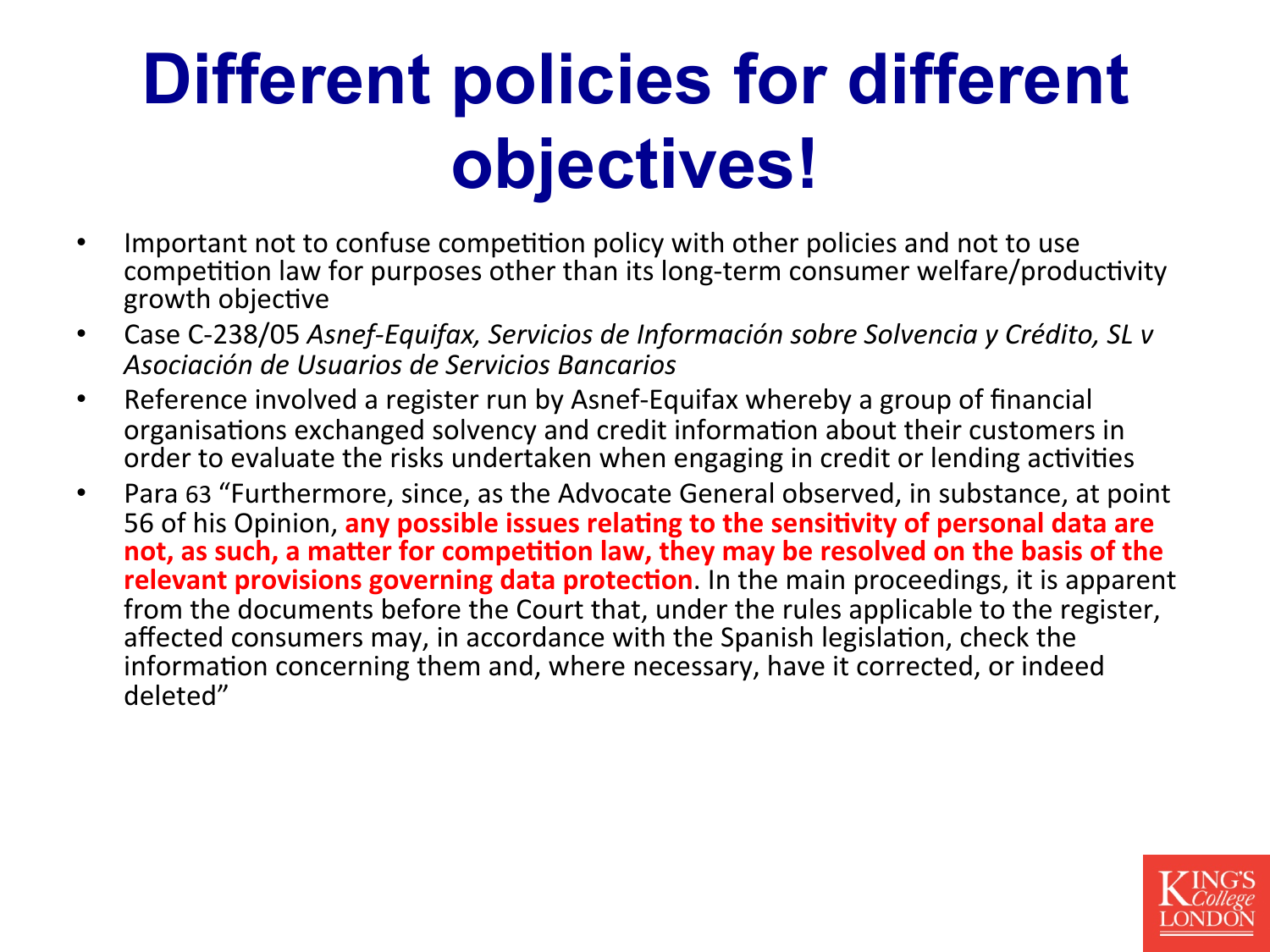#### **Network effects**

#### **• Direct and indirect network effects**

- $-$  direct network effects: user's valuation of the product increases as the number of users of the same product increases
- $-$  indirect network effects: user's valuation of the product increases as the number of users of complementary products increases
- Facebook/Whatsapp, para 130: "The existence of network effects as such does not a priori indicate a competition problem in the market affected **by a merger**. Such effects may however raise competition concerns in particular if they allow the merged entity to foreclose competitors and make more difficult for competing providers to expand their customer base. Network effects have to be assessed on a case-by-case basis"
- Paras 131 -141: **network effects not a problem when** 
	- $-$  **sector** is **fast moving**
	- $-$  **low barriers to entry**
	- $-$  consumers multi-home
	- parties do not control any essential element of the network

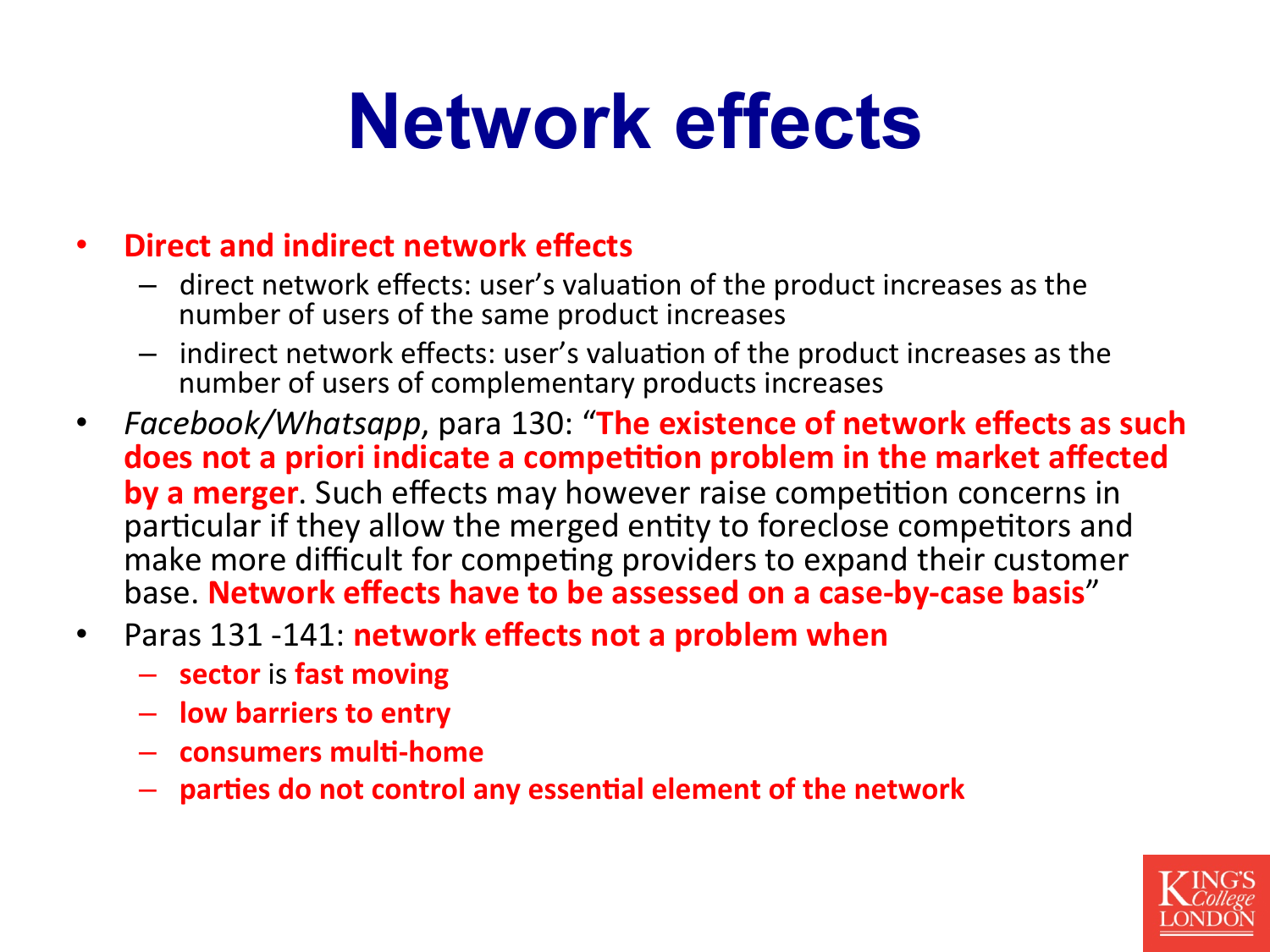#### **Disruptive innovation**

- Schumpeterian competition  $-$  innovation cycles  $-$  competition for the market
- *Facebook/Whatsapp*, para 116: "The consumer communications apps market has been characterised by **disruptive innovation**. For example, BlackBerry launched the first successful smartphones with integrated consumer communications app and had a very significant market position. However BlackBerry Messenger was available only for BlackBerry smartphones and lost importance with the emergence of multi-platform apps once Android and iOS devices gained a larger part of the smartphone market ... WhatsApp itself was launched in 2009, when the shift of users of consumer communications services from PC to smartphone started, and today it has approximately 600 million active users. Similar market dynamics can be found with respect to LINE and WeChat, which were both launched in 2011 and each of which has now more than 400 million active users worldwide"
- Para 117: "the Commission has found in its market investigation that **there are no** significant 'traditional' barriers for a new consumer communications app to **enter the market**, that is, to be offered to users for download"

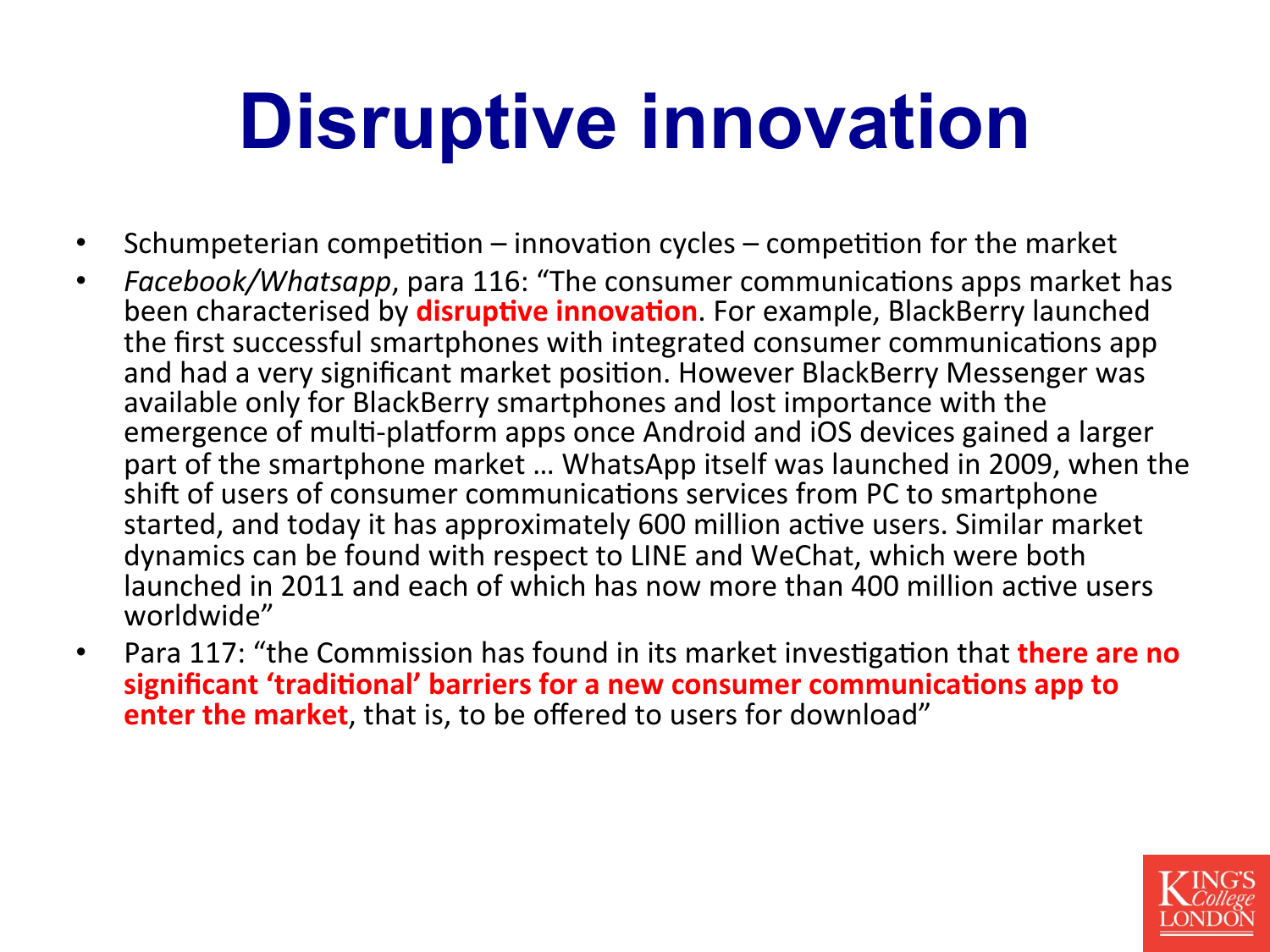#### **Switching costs and multihoming**

- As the digital economy develops, **switching costs become lower and lower** and **multi-homing** more and more common
- *Microsoft I* [2007] OJ L32/23 tying of Windows with Windows Media Player
	- consumers had no or low incentives to obtain a second media player providing similar functionality
	- downloading was not an efficient distribution practice because of many users' reluctance to download a second media player from the Internet (slow internet connection + worries about downloading software from the internet)
- **•** Consider **downloading** today in 2017
	- eg by the beginning of 2016, Dropbox was downloaded more than **half a billion times** on Android even if Android had the file-sharing app Drive pre-installed: B King Jr, 'Dropbox Android App Passes 500 Million Installs On Google Play' (25 January 2016), available at http://www.androidpolice.com/2016/01/25/ dropbox-android-app-passes-500-million-installs-on-google-play/ (accessed on 12 January 2016) and https:// play.google.com/store/apps/details?id=com.dropbox.android&hl=en (accessed on 18 April 2017).
- Canadian Competition Bureau, 'Competition Bureau Statement Regarding its Investigation into Alleged Anti-Competitive Conduct by Google' (Ottawa, 19 April 2016), available at http://www.competitionbureau.gc.ca/eic/site/cb-bc.nsf/eng/04066.html (accessed on 12 January 2017): "consumers can and do change the default search engine on their desktop and mobile **devices if they prefer a different one to the pre-loaded default"**

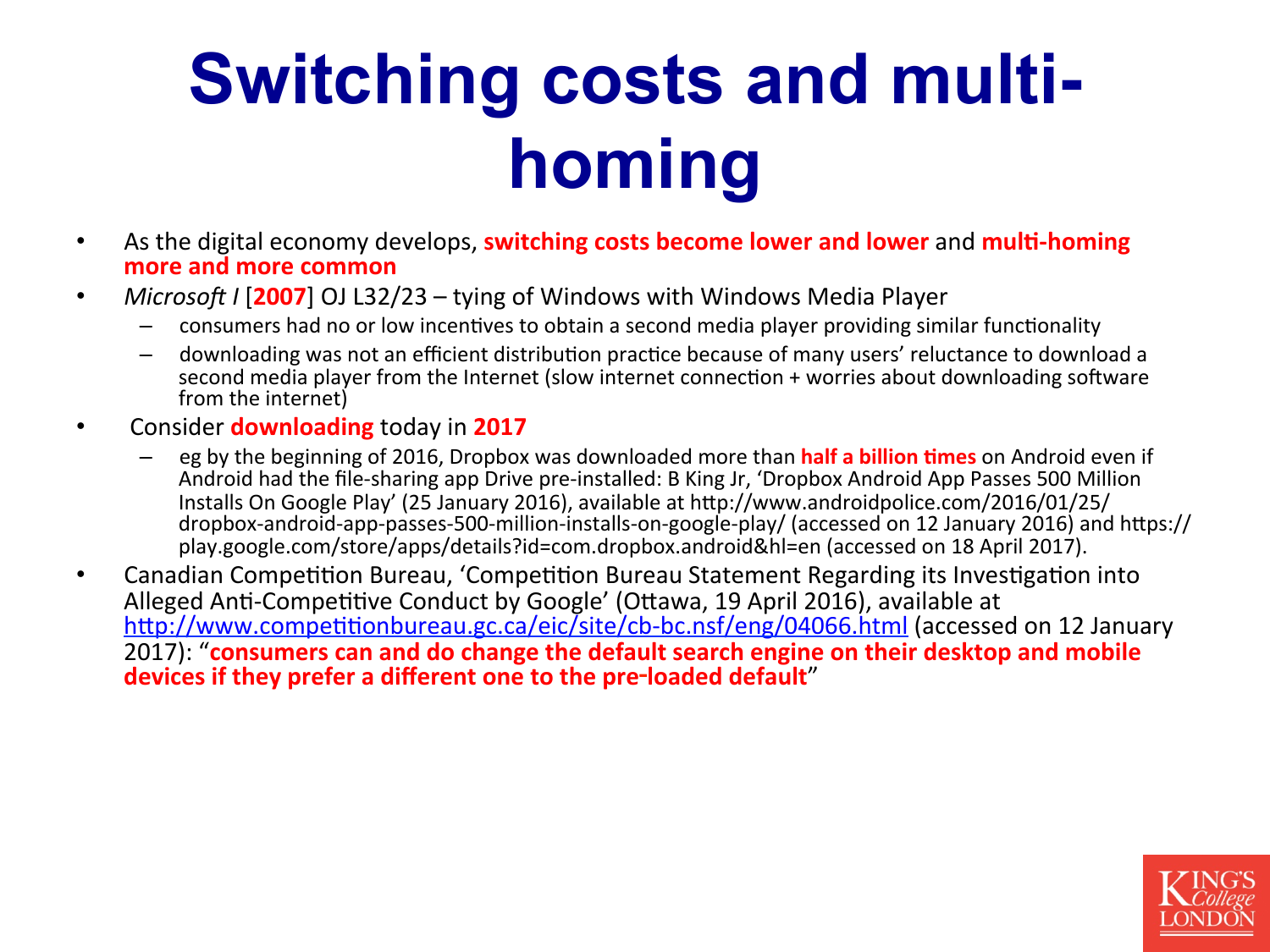## **Tying on digital markets: A comparison between Microsoft I and II and** *Android*

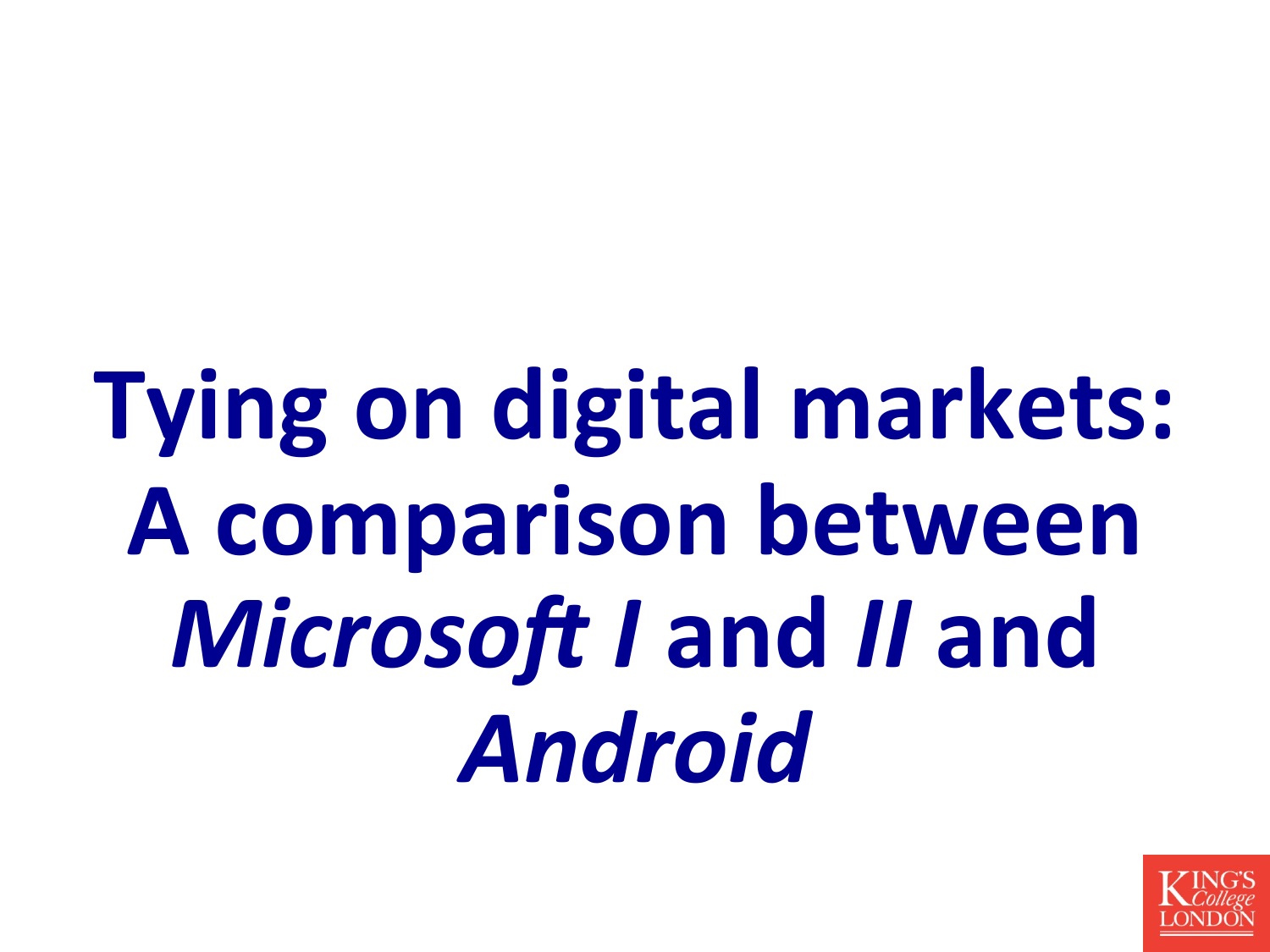### **Tying in online markets**

- Combining different services and functionalities together as key feature of digital economy
- Tying cannot be a *per se*/object abuse
	- General Court in *Microsoft I* and Commission Guidance on Art 102
		- dominant position on tying market
		- tying and tied product must be separate products
		- coercion
		- foreclosure
		- consumer harm
		- objective justification
	- possible refinement of the test
		- structural features of tied market already inherent in foreclosure analysis but to make it explicit would guard against the risk of false positives
		- consumer harm could be acquisition, maintenance, or strengthening of market power on the tying market, the tied market, or a related emerging market, to the detriment of consumers
		- note consumer harm test ensures that market power is not of a transient nature so that it may be eroded by entry and expansion
		- separate product and coercion tests less important if thorough foreclosure + consumer harm analysis is performed

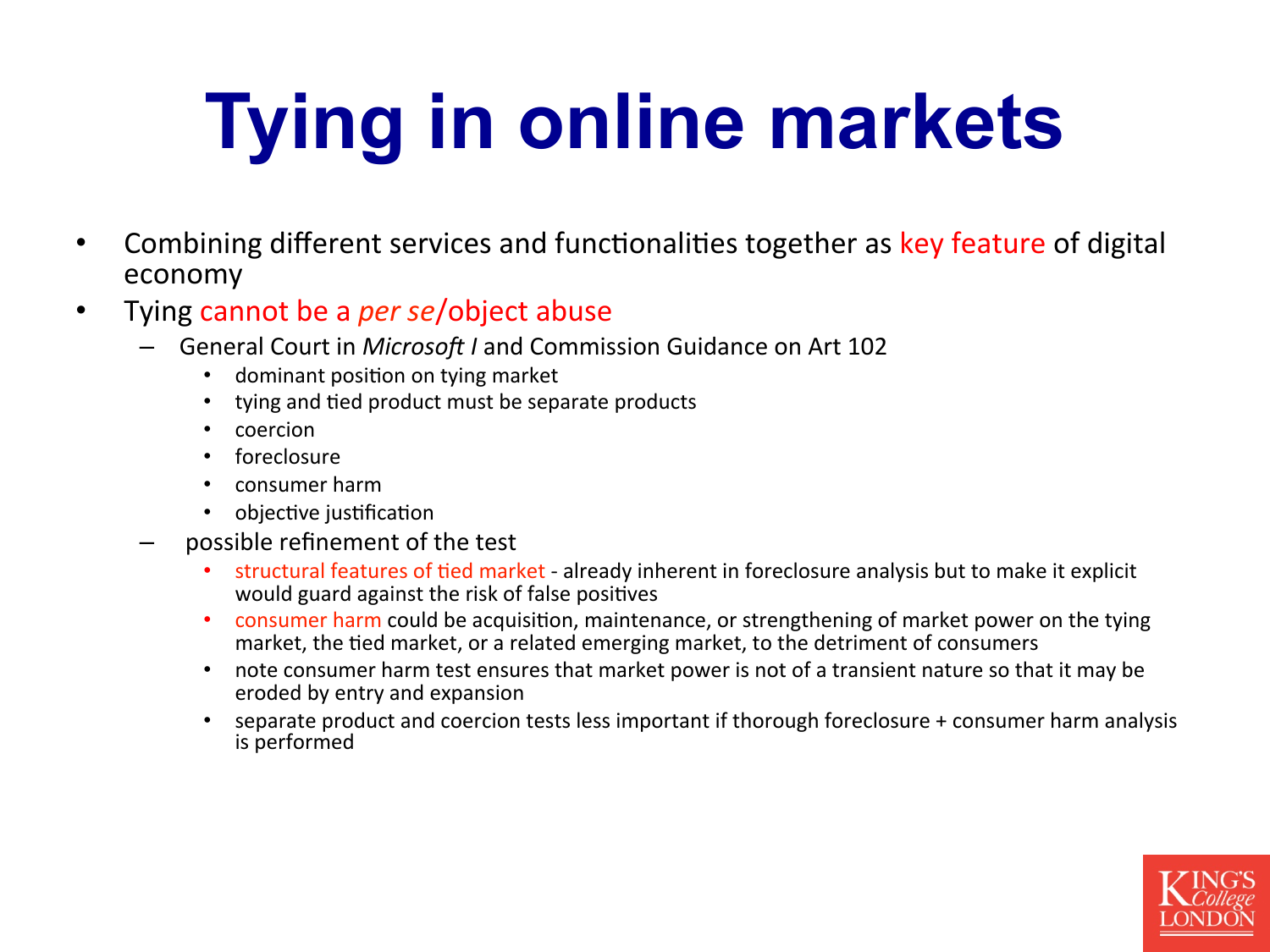#### **Dominant position on tying market**

| <b>Microsoft I and Microsoft II</b>                                                                                                                                  | <b>Android (Play Store)</b>                                                                                                                   | <b>Android (Google Search)</b>                                                                                       |
|----------------------------------------------------------------------------------------------------------------------------------------------------------------------|-----------------------------------------------------------------------------------------------------------------------------------------------|----------------------------------------------------------------------------------------------------------------------|
| Tying product = Microsoft Windows $\rightarrow$<br>World-wide market for PC operating<br>systems                                                                     | Tying product = Play Store $\rightarrow$ EEA-wide<br>or national markets for app stores for the<br>Android operating system                   | Tying product = Google Search $\rightarrow$ EEA-<br>wide or national markets for general<br>internet search services |
| Strong network effects in that<br>developers writing applications for<br>Windows had no or little incentives to<br>write applications for other operating<br>systems | No network effects in that developers<br>can write apps that would run on any<br>Android device and could be<br>downloaded from any app store | Query the extent of network effects in<br>search                                                                     |
| No-multi-homing                                                                                                                                                      | More than one app store can be used on<br>Android                                                                                             | More than one search app can be used<br>on Android                                                                   |
| Lack of interoperability                                                                                                                                             | Interoperability                                                                                                                              | Interoperability                                                                                                     |

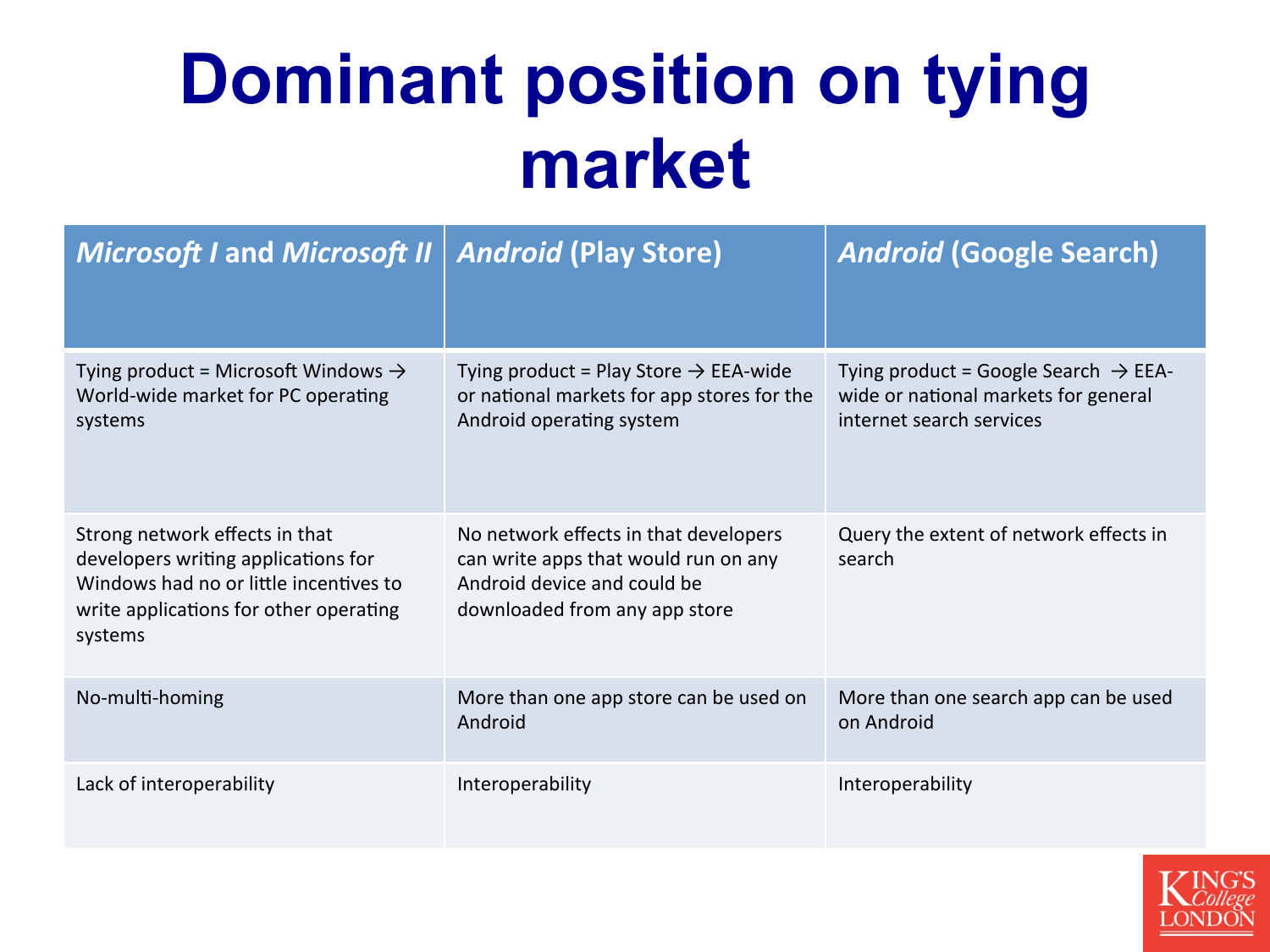#### **Features of the tied market**

| <b>Microsoft I</b>                                                                                                                                                              | <b>Microsoft II</b>                                                                                                                                                                   | <b>Android (Google</b><br><b>Chrome)</b>               | <b>Android (Google</b><br>Search)                                                                               | <b>Android (licensable</b><br>mobile operating<br>system)                                                                                                                                                        |
|---------------------------------------------------------------------------------------------------------------------------------------------------------------------------------|---------------------------------------------------------------------------------------------------------------------------------------------------------------------------------------|--------------------------------------------------------|-----------------------------------------------------------------------------------------------------------------|------------------------------------------------------------------------------------------------------------------------------------------------------------------------------------------------------------------|
| Tied product = Microsoft<br>Media Player                                                                                                                                        | Tied product = Internet<br>Explorer                                                                                                                                                   | Tied product = Google<br>Chrome                        | Tied product = Google<br>Search                                                                                 | Tied product = Android<br>complying with minimum<br>compatibility standards                                                                                                                                      |
| Strong network effects in<br>that developers and content<br>providers had no or little<br>incentives to write<br>applications and provide<br>content for other media<br>players | Strong network effects in<br>that developers and content<br>providers had no or little<br>incentives to write<br>applications and provide<br>content for other web<br><b>browsers</b> | Query the extent of<br>network effects in search       | Query the extent of<br>network effect in search                                                                 | No or weak network effects<br>as developers can and do<br>write apps for both Android<br>and iPhone and apps<br>written for AFA-compliant<br>versions of Android can also<br>run on other versions of<br>Android |
| No-multi-homing                                                                                                                                                                 | No multi-homing (?)                                                                                                                                                                   | More than one web<br>browser can be used on<br>Android | More than one search app<br>can be used on Android and<br>search can be performed<br>other than by a search app | AFA-compliant versions of<br>Android not supplied by<br>Google can be used - note<br>also Android is open source                                                                                                 |
| Lack of interoperability                                                                                                                                                        | Lack of interoperability                                                                                                                                                              | Interoperability                                       | Interoperability                                                                                                | Interoperability                                                                                                                                                                                                 |

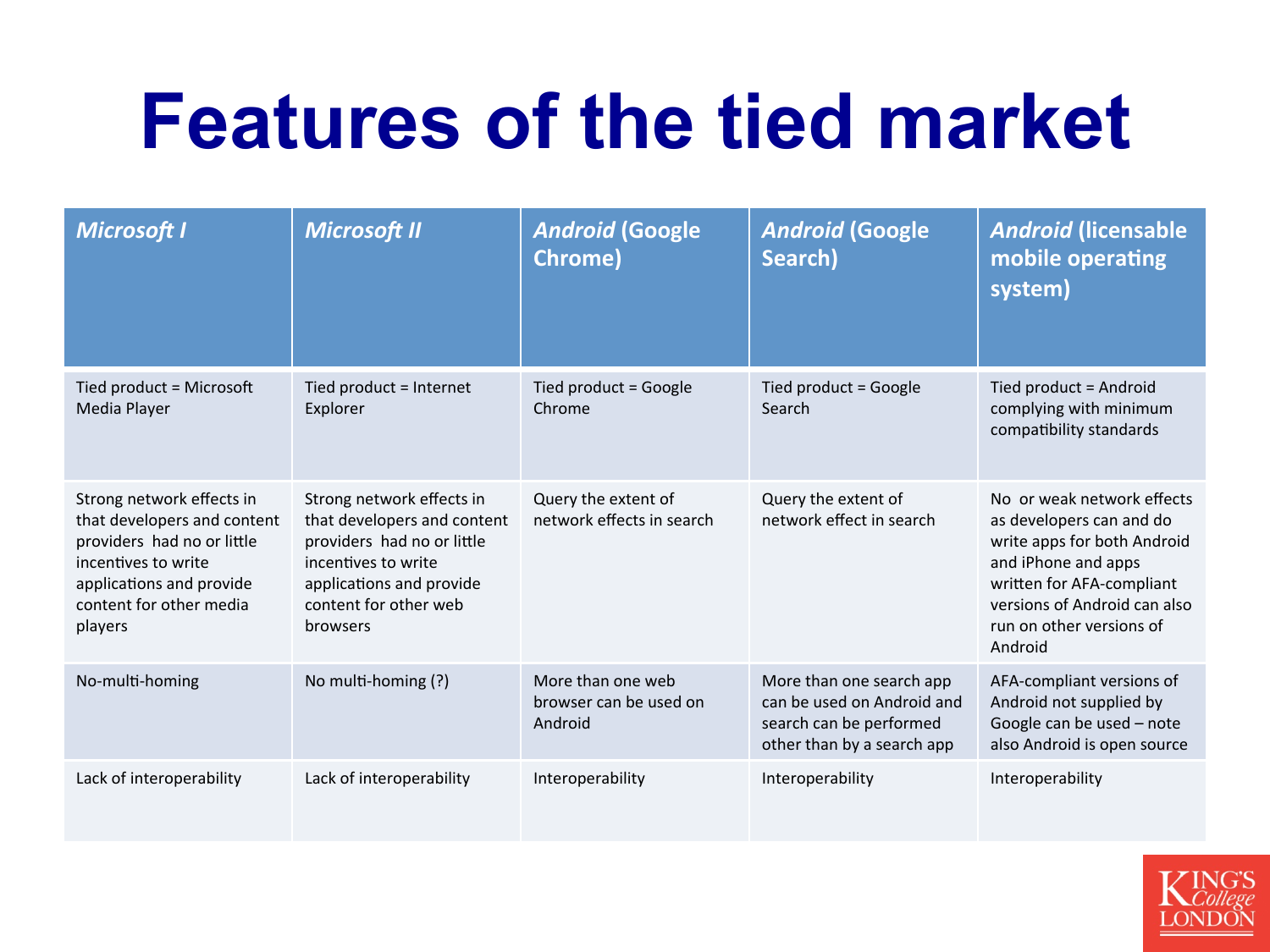#### **Foreclosure**

| <b>Microsoft I</b>                                                                                                                                                                                       | <b>Microsoft II</b>                                                                                          | <b>Android (search)</b>                                                                                                                                                                                       | <b>Android (licensable</b><br>mobile operating<br>system)                                                                                                                                                  |
|----------------------------------------------------------------------------------------------------------------------------------------------------------------------------------------------------------|--------------------------------------------------------------------------------------------------------------|---------------------------------------------------------------------------------------------------------------------------------------------------------------------------------------------------------------|------------------------------------------------------------------------------------------------------------------------------------------------------------------------------------------------------------|
| Consumers have no or low<br>incentives to obtain a second media<br>player                                                                                                                                | OEMs have no incentive to install a<br>second media player providing<br>same functionality                   | Incentives to obtain second browser<br>app or web browser + additional<br>ways in which users can search the<br>Internet                                                                                      | Obviously only one operating<br>system can run on each device but<br>note AFA-compliant versions of<br>Android not supplied by Google are<br>allowed                                                       |
| Downloading was not an efficient<br>distributional practice                                                                                                                                              | Downloading not an efficient<br>distributional practice due to users'<br>inertia or lack of technical skills | Downloading today                                                                                                                                                                                             | Downloading not relevant                                                                                                                                                                                   |
| Data does not point to a<br>comparative advantage in terms of<br>quality of Microsoft's media player                                                                                                     | IE was not superior to its<br>competitors                                                                    | Possible to say that Google search<br>services are used notwithstanding<br>they are of inferior or not superior<br>quality?                                                                                   | Possible to say that AFA-compliant<br>Android does not have benefits<br>(mainly anti-fragmentation)?                                                                                                       |
| Bundling media players with other<br>Internet services or software was<br>less efficient than Microsoft's tying<br>(no guaranteed market share that<br>was key for developers and<br>software providers) | No discussion of alternative<br>distribution methods other than<br>deals with OEMs and downloading           | Could competitors deploy equally<br>effective distributional strategies,<br>i.e. by providing valuable products<br>for free, by making upfront<br>payments or by entering into<br>revenue-sharing agreements? | No obstacle to OEMs using<br>competing versions of Android as<br>AFA is optional                                                                                                                           |
| Indirect network effects                                                                                                                                                                                 | Indirect network effects                                                                                     | Query extent to network effects in<br>search                                                                                                                                                                  | No or weak network effects as<br>developers can and do write apps<br>for both Android and iPhone and<br>apps written for AFA-compliant<br>versions of Android can also run on<br>other versions of Android |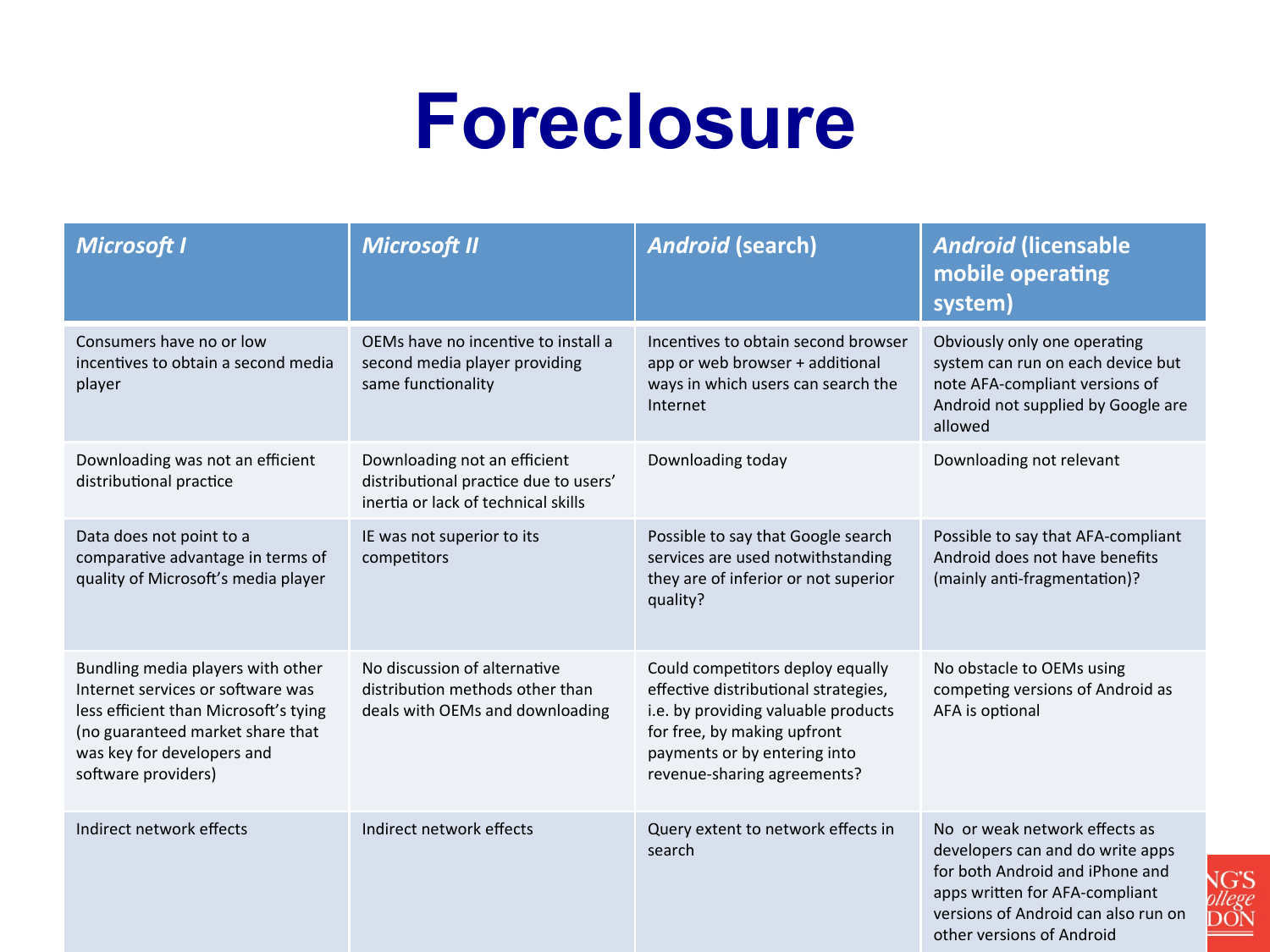#### **Consumer harm**

| <b>Microsoft I</b>                                                                                                                                                                                                  | <b>Microsoft II</b>                                                                                                                             | <b>Android (search)</b>                                                                                                                                                                                                                                                                                 | <b>Android (licensable mobile</b><br>operating system)                                                                                                                               |
|---------------------------------------------------------------------------------------------------------------------------------------------------------------------------------------------------------------------|-------------------------------------------------------------------------------------------------------------------------------------------------|---------------------------------------------------------------------------------------------------------------------------------------------------------------------------------------------------------------------------------------------------------------------------------------------------------|--------------------------------------------------------------------------------------------------------------------------------------------------------------------------------------|
| Monopolisation of media player<br>market                                                                                                                                                                            | Preservation of dominant position<br>on client PC operating system<br>market                                                                    | Monopolisation of search market<br>requiring proof that either (1)<br>consumers would not react to a<br>degradation of the quality of search<br>services or (2) there are no<br>adequate actual or potential<br>alternatives to Google search<br>services on the market for internet<br>search services | Android is licensed for free,<br>therefore the incentive to foreclose<br>could not consist in the acquisition,<br>maintenance or strengthening of<br>market power on the tied market |
| Protection of dominant position on<br>PC operating systems                                                                                                                                                          | Lack of interoperability locked users<br>into IE                                                                                                | Incentive is monopolisation of<br>advertising market on the theory<br>that search advertising is not a<br>substitute for other forms of online<br>advertising                                                                                                                                           | Preventing emergence of Android<br>forks in order to preserve role of<br>Play Store as tying product to<br>foreclose search market                                                   |
| Increasing barriers to entry on the<br>PC operating system by forcing<br>entrants to offer a Microsoft-<br>compatible media player                                                                                  | If IE was only available on, or<br>compatible with, Windows, users<br>would be locked into Windows                                              | Is lock-in realistic?                                                                                                                                                                                                                                                                                   | Preventing emergence of Android<br>forks as they could carry alternative<br>web browsers or search apps                                                                              |
| Gaining 'significant advantage in<br>other business areas such as those<br>for content encoding software,<br>format licensing, wireless<br>information device software, DRM<br>solutions and online music delivery' | Possible leveraging of dominant<br>position into Web 2.0 service<br>markets such as banking, social<br>networking, information sharing,<br>etc. | Leveraging into other markets?                                                                                                                                                                                                                                                                          | Leveraging into other markets?                                                                                                                                                       |

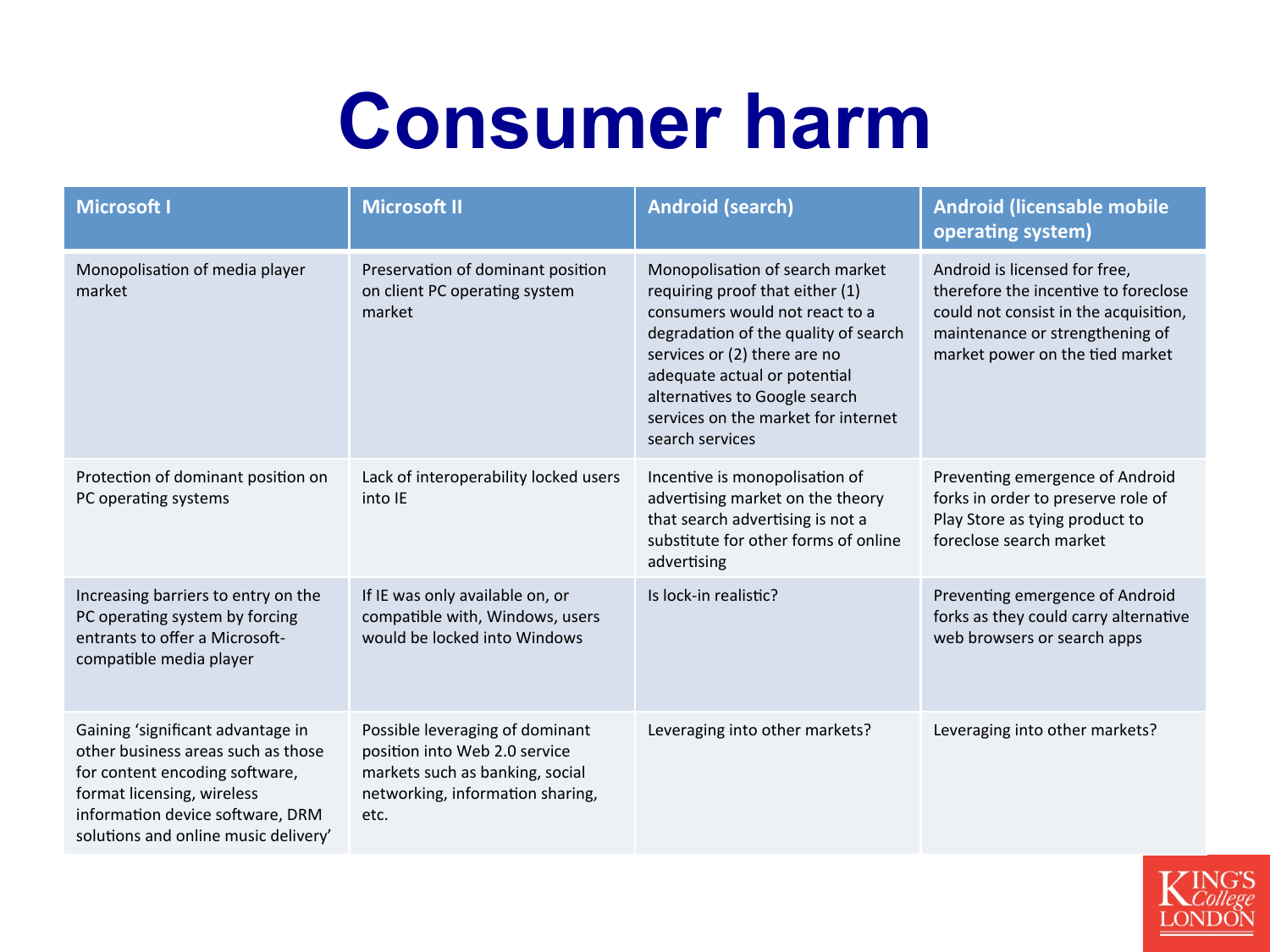#### **Innovation as a safe harbour**

- **Firms must be able to innovate even if innovation excludes competitors**
- But how to define "innovation"?
- Are there exceptions, that is, **could innovation be detrimental to competition?**
- A possible exception to a "non prohibition rule" is **when innovation is not genuine innovation but has no other purpose than to exclude rivals**
- Important to note that the **test cannot be only "intention to exclude rivals"** all innovation is carried out with the "intention to exclude rivals" in one way or another
- Necessary limb of the test is that **conduct is not "genuine innovation"** this should require proof that the conduct is not of any material benefit to consumers and that it is therefore only aimed at excluding competitors
- Classic objection is that competition authorities should not "second-guess" the market on innovation  $-$  however, this cannot mean that it is sufficient for a dominant undertaking to state that something is innovation to escape any antitrust liability – **competition authorities must be able to verify whether the** safe harbour applies in the first place which means that they must be able to **verify whether the conditions for the application of the "safe harbour" are met**

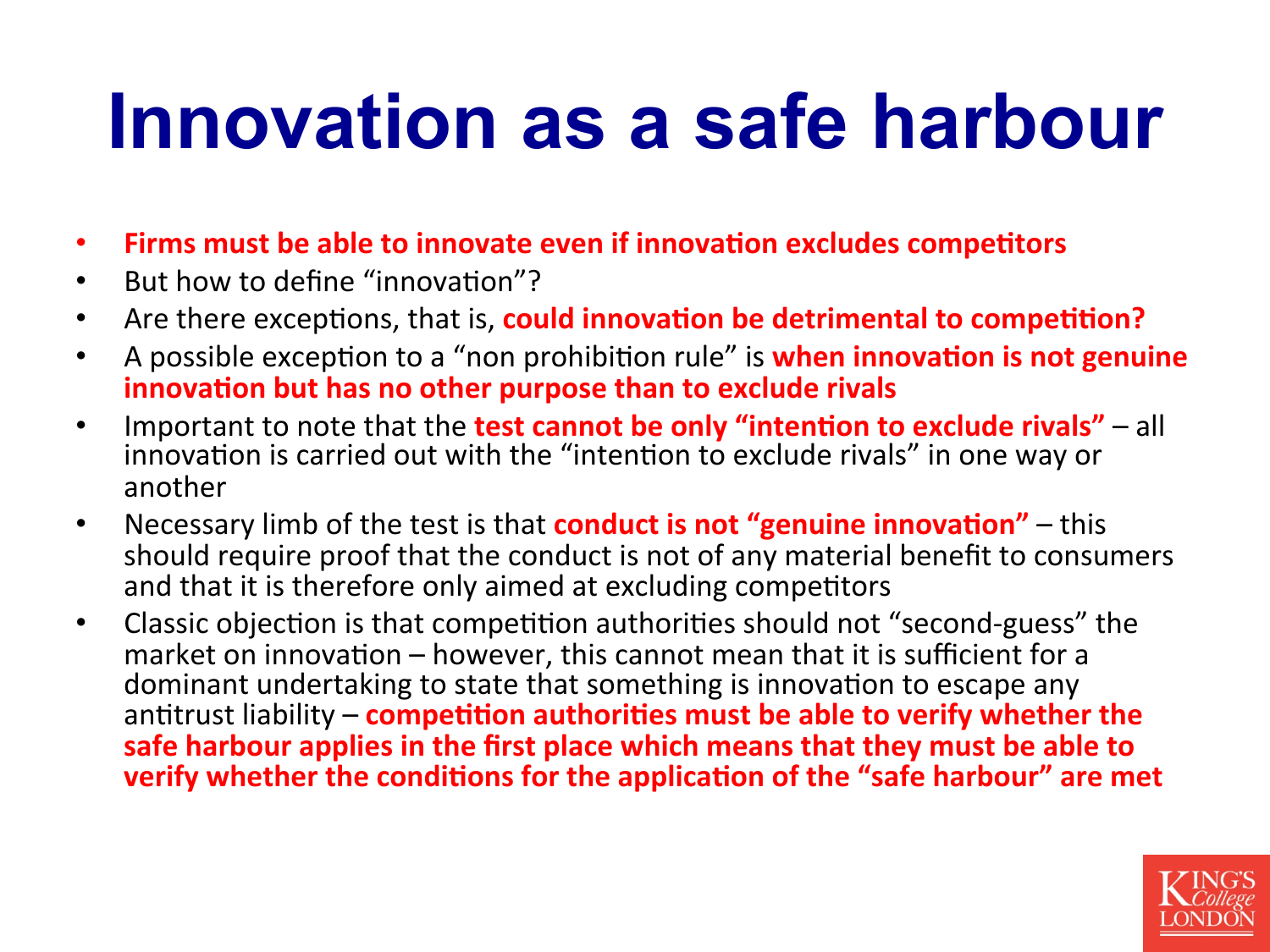#### **Innovation as objective justification**

- **Dynamic efficiency** is an **objective justification** under Article 102 TFEU as well as under Article 101 TFEU
- Case T-201/04 *Microsoft Corp v Commission*, para 709: test is whether the refusal to supply was detrimental to Microsoft's incentives to innovate
- Streetmap.eu Ltd v Google Inc [2016] EWHC 253 (Ch), paras 142 176 (Roth J)
	- technical improvements in the quality of the goods can be a defence to an abuse case
	- where the efficiency is a technical improvement, **proportionality does not require adoption of an** alternative that is much less efficient in terms of greatly increased cost or which imposes an unreasonable **burden** (at the very least in a case where there is no suggestion that the conduct impugned was likely to *eliminate* competition)
- Difference between dynamic efficiency as a safe harbour or as an objective justification may be **somewhat academic** – it is obviously for the allegedly dominant firm to plead that the conduct is dynamically efficient and adduce sufficient evidence to substantiate its defence but burden/ standard of proof/of adducing evidence should not be so high that it cannot reasonably be met
	- costs of false convictions
	- businesses cannot be expected to have knowledge that goes beyond a reasonable assessment of own demand/consumers' preferences/own opportunities for growth and profit maximisation
	- $-$  businesses cannot be expected to incur additional burdens or choose less efficient alternatives for the purpose of helping/not damaging rivals